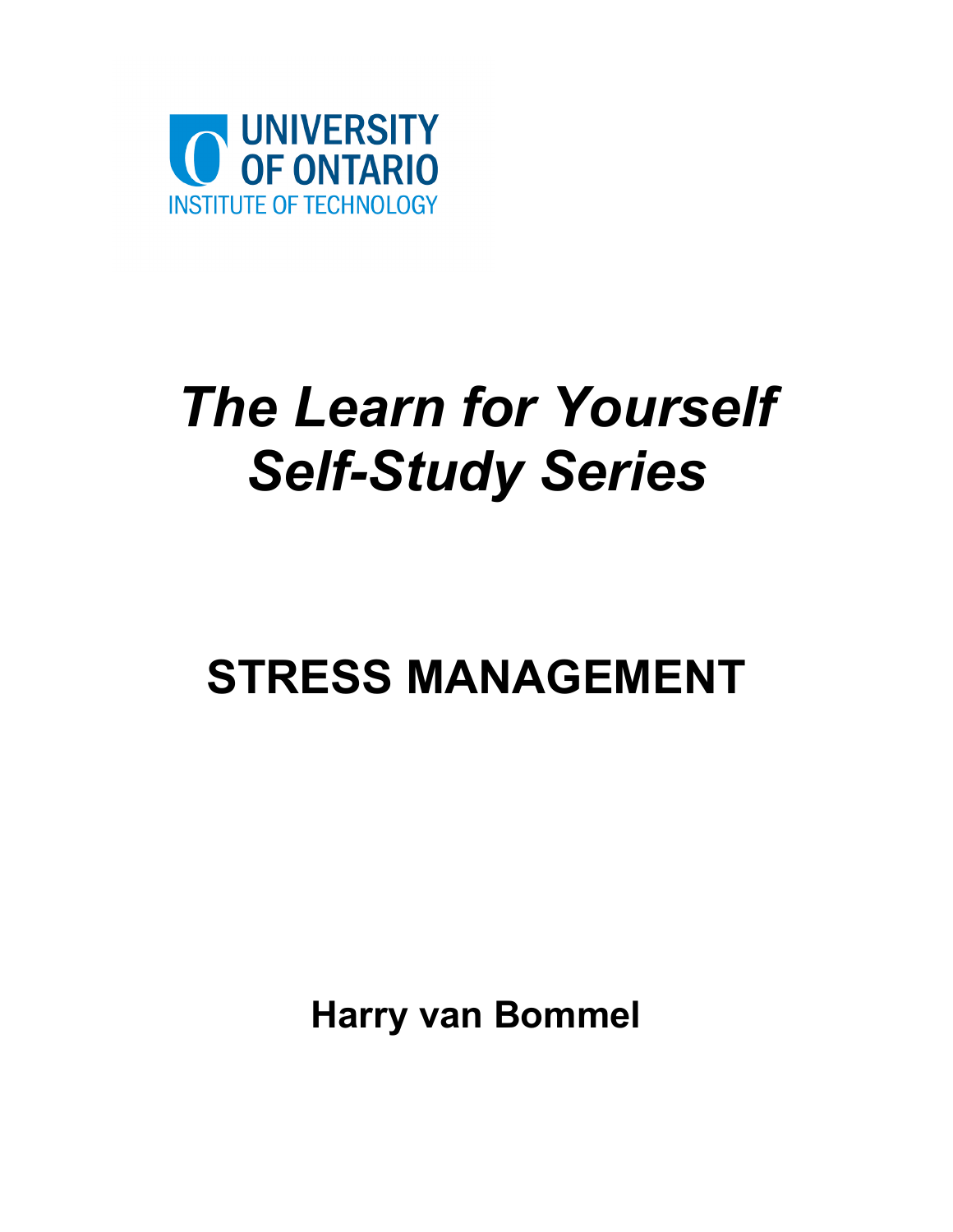All rights reserved. No part of this resource may be reproduced, stored in a retrieval system or transmitted in any form or by any means, electronic, mechanical, photocopying, recording or otherwise, without prior written permission of the author or as described within the purchasing agreement between an organization and the author.

#### **Reproduction Provisions**

This resource is prepared for the exclusive use of UOIT Faculty of Health Sciences for distribution to its own students, faculty and staff.

- 1. This resource may be placed on an organization internal Intranet site for the exclusive use of its students, faculty, and staff (and their families),
- 2. This resource, or reproductions thereof, cannot be sold, without the written permission of the author;
- 3. This resource must include a copy of this copyright page including the name, address and phone number of the author.
- 4. The author's copyright must appear on the bottom of every page.

#### **About the Author**

Harry van Bommel is President of PSD Consultants (Professional Skills Development). He has a Masters Degree in Adult Education and has been an educator and consultant since 1981. He was one of the first to hold the professional designation of Certified Training and Development Professional (CTDP). His list of clients include people and organizations in business, government, health care, education, industry, social services, not-for-profit organi*z*ations and the general public.

Mr. van Bommel is the author of 56 books and has appeared in over 150 television, radio and print media interviews. He speaks to large and small groups on topics covered within his **Learn For Yourself**, as well as on subjects from his other books including management and staff development, learning skills, home and hospice care, family caregiving, and professional development.

> **PSD Consultants** 11 Miniot Circle Scarborough, Ontario M1K 2K1 Canada Telephone =  $(416)$  264-4665 www.psd-consultants.com E-mail = *harry@legacies.ca*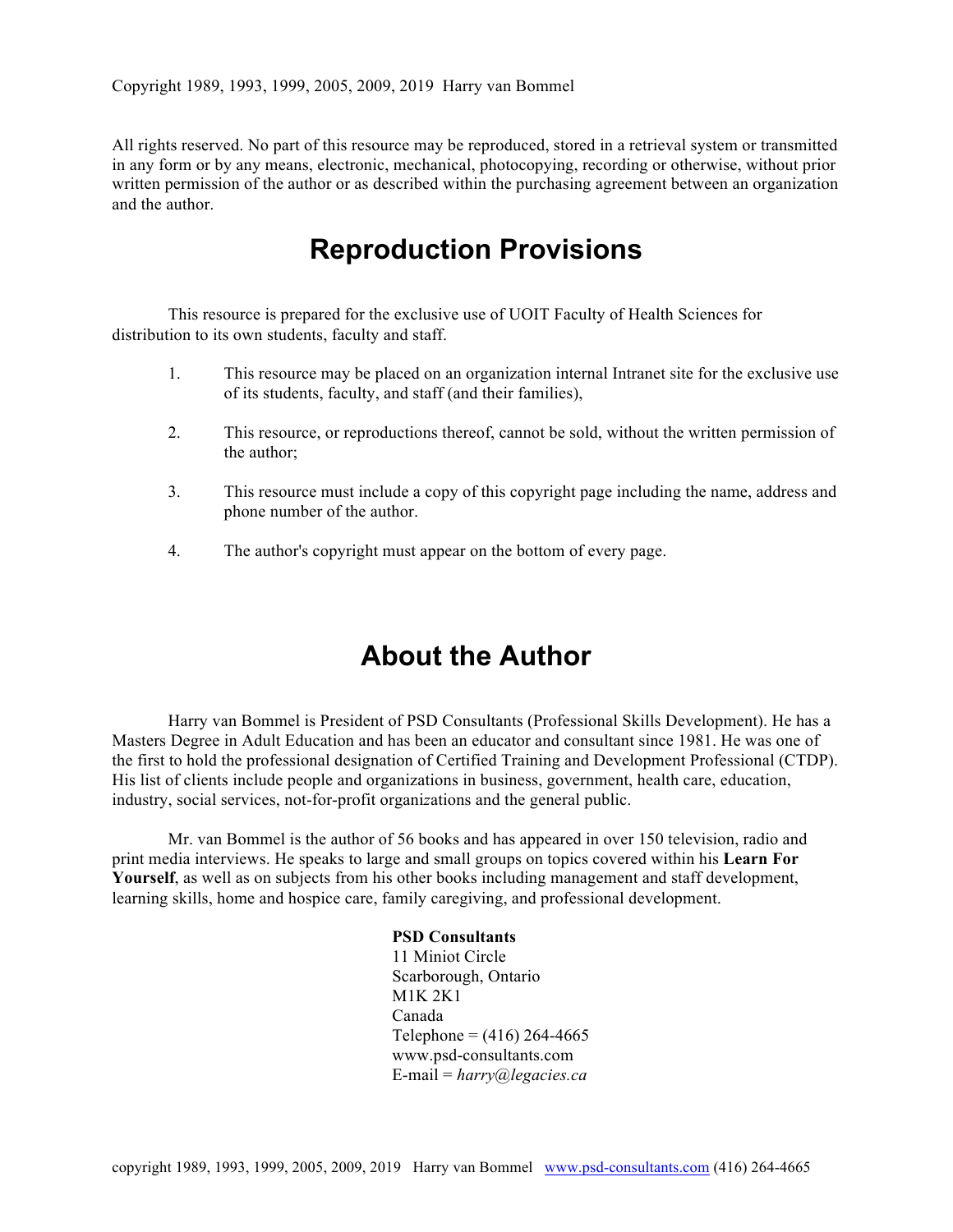# **Introduction to the Learn for Yourself Series**

The **Learn for Yourself** series is based on a few key principles:

- 1. People are their own best experts.
- 2. People are competent in their work and enjoy improving their professional and personal skills.
- 3. People learn best when they are responsible for their own learning.
- 4. People need an opportunity to learn at their own pace and for their own reasons.
- 5. People need information that is flexible enough for them to adapt to incorporate their own cultural, religious, and economic beliefs and customs.

The **Learn for Yourself** series has very simple objectives:

- 1. to summarize a wealth of general and basic information into manageable resources for people to use personally and professionally;
- 2. to provide this information in readable and practical resources that will give people the opportunity to learn for themselves, at their own pace, some or all of the information presented;
- 3. to help people integrate their communication, leadership and supervision, learning and personal growth skills into one body of information;
- and 4. to provide people with further references and ideas to continue their self-directed learning.

The key to successful learning is to begin with topics that interest you most. Everyone has skills. These **Learn for Yourself** resources are designed to help you improve those skills; not to replace them. Participate actively in your learning. Organize your skills so that you incorporate the new information with what you already know.

In general we learn up to seven new things at a time. Unless we review new knowledge within 24 hours we will forget about 80% of that information. Therefore it is important to use whatever information you find important right away to help you remember and use that information effectively.

Always look for wonder in learning!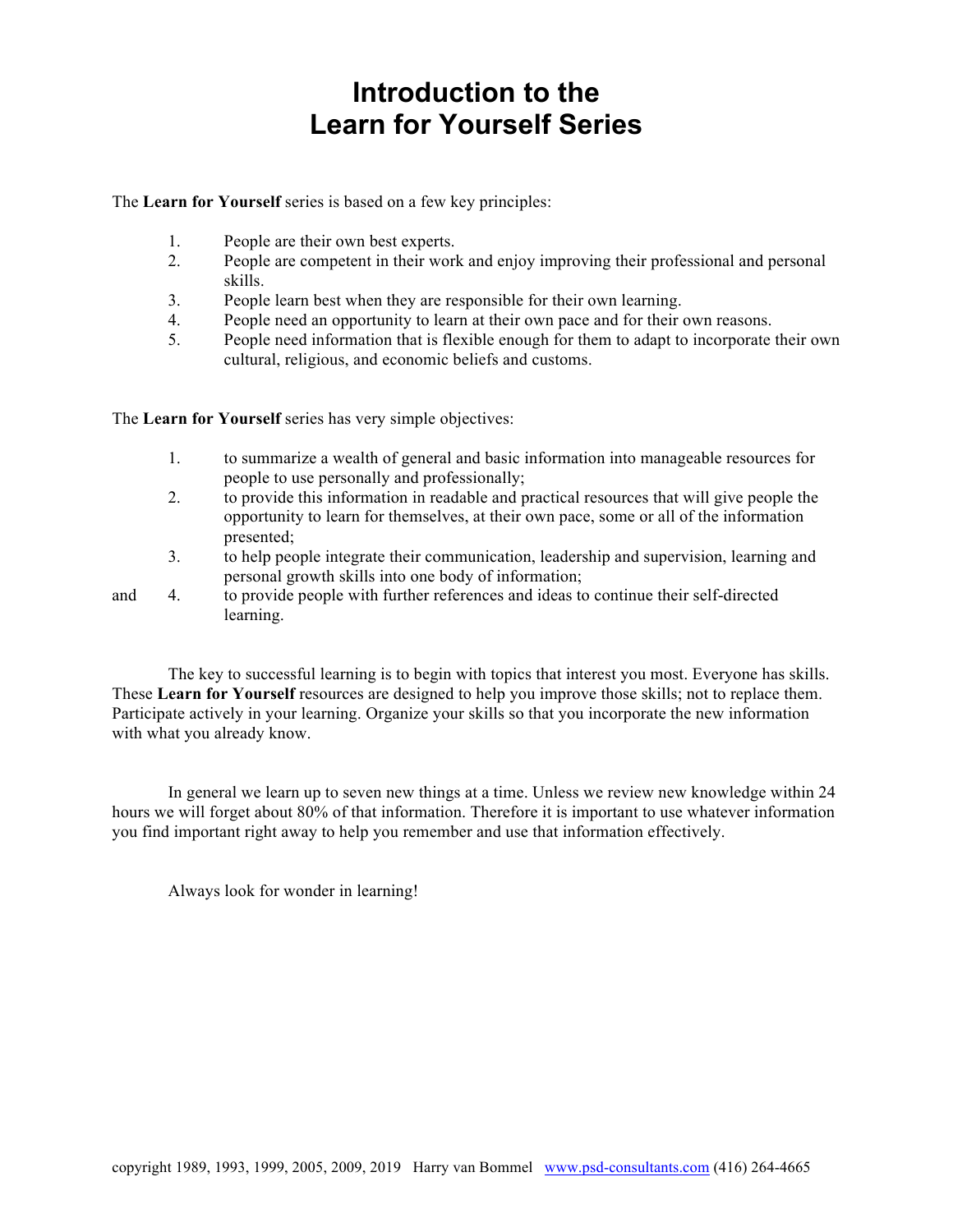## **Acknowledgements**

This series began as a dream in 1985. The series has involved many helpful people along the way. One person in particular, Janet Klees, provided not only encouragement and support but was also instrumental in developing the memory maps, doing some of the research, most of the editing, and helping to organize the series. Her contribution was invaluable.

The Wellesley Hospital in Toronto permitted a pilot project of the draft edition of 16 of these resources. Michael Roman, Ph.D., Director of the Education and Organization Development Department at that time, was especially supportive and encouraging. Through his sponsorship, over 10,000 individual resources were requested and received by managers and staff within the first few years of the pilot.

Other members of the Wellesley Hospital's Education and Organization Development Department were very helpful in offering their ideas, resources and support: Betty Bronswyk, Carol Ann Godard, Nancy Hawkes, Maureen Hennessy, Sheila McGinley, and all the Educators.

My sincere thanks to the managers and staff at The Wellesley Hospital who used the draft copies of these resources and who provided useful suggestions on how to improve them.

The 1993, 1999 and 2005 series evolved from feedback by managers and staff using the material and by Deb Thivierge.

I also want to thank my family and friends who have given me their encouragement, their good humor and the example of always looking for wonder.

Every effort has been made to ensure these resource materials comply with copyright requirements. If I have made any errors regarding copyright, I will incorporate corrections sent to me in future editions of these resources.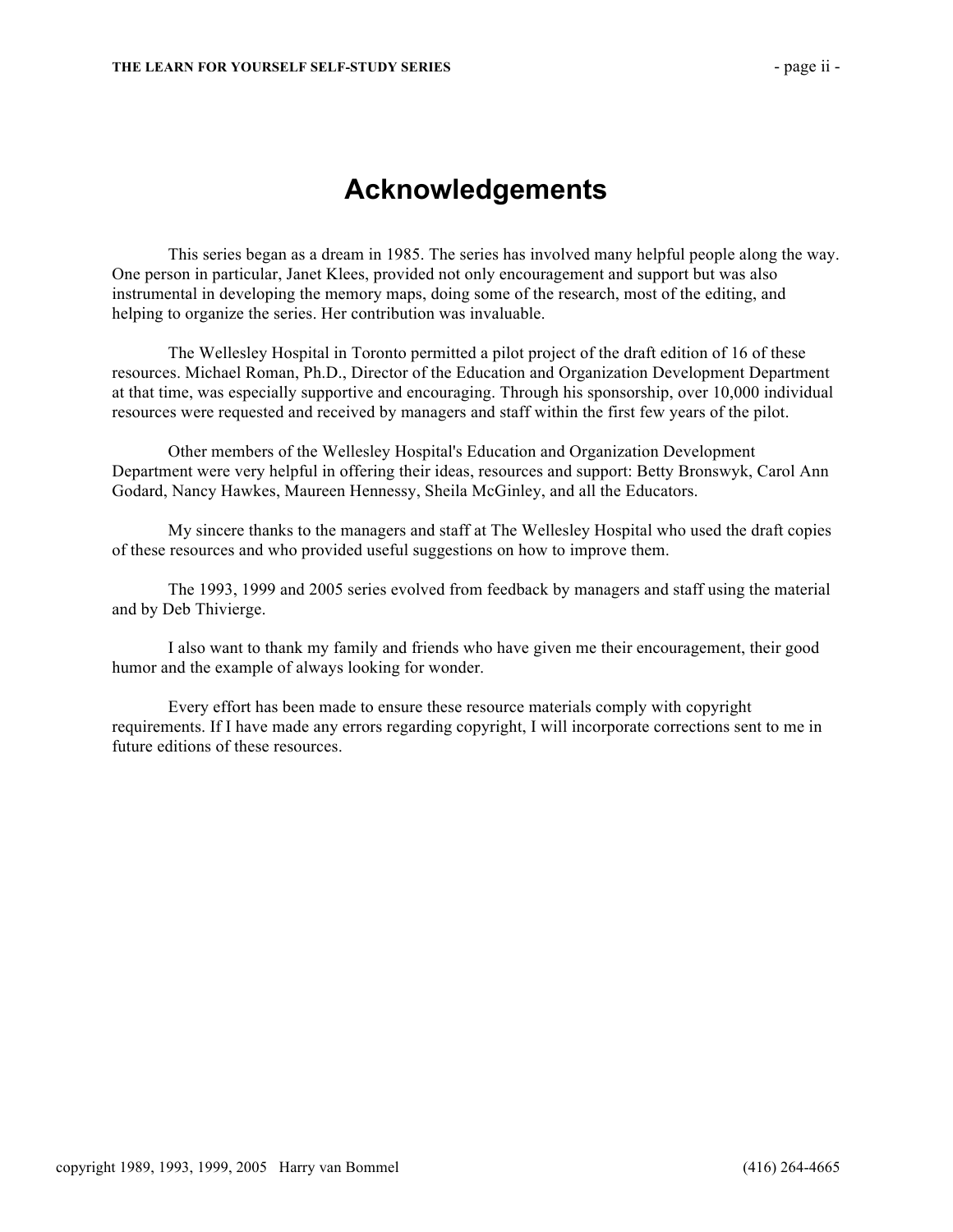## **Other Useful Resources in This Series**

There are other resources within the **Learn for Yourself** Series that may complement this "Stress Management" resource. The "Guide to Using the **Learn for Yourself** Series" may be particularly helpful if you are interested in combining information and skills you already have with those in this series.

| "Principled Leadership"                  | Principled leadership is the foundation unit for the whole series. It begins<br>with the first principles upon which the rest of the topics are based.                                                                     |
|------------------------------------------|----------------------------------------------------------------------------------------------------------------------------------------------------------------------------------------------------------------------------|
| "Assertiveness"                          | Assertiveness is a skill that can help you reduce stress in uncomfortable<br>situations.                                                                                                                                   |
| "Career Planning"                        | Some of our stress comes from not having a clear sense of where our<br>career is going. This resource can help you identify nine career options.                                                                           |
| "Humor, Laughter<br>and Play at Work"    | Humor, laughter and play are excellent stress reduction techniques. They<br>also build rapport with people around us and increase our sense of well<br>being.                                                              |
| "Protecting Yourself<br>and Your Family" | Stress can come from feeling unsafe at work, in your home or while<br>walking outside. This resource looks at over 150 specific suggestions of<br>how to protect yourself and your family.                                 |
| "Resolving<br>Conflicts"                 | Unresolved conflicts add to our stress. Learning specific conflict<br>resolution strategies and techniques can help decrease our stress.                                                                                   |
| "Time Management"                        | Managing your time effectively reduces the stress of deadlines and the<br>stress of having too much to do at once.                                                                                                         |
| "Managing Change"                        | Stress is often associated with major changes in one's life. This material<br>will help you identify your strengths in dealing with change and several<br>strategies to help manage changes in your life more effectively. |
| "Managing Personal<br>Records"           | Some stress comes from not having control over your own legal,<br>financial and medical information. These records will help you<br>understand the information that is important to keep for yourself and<br>your family.  |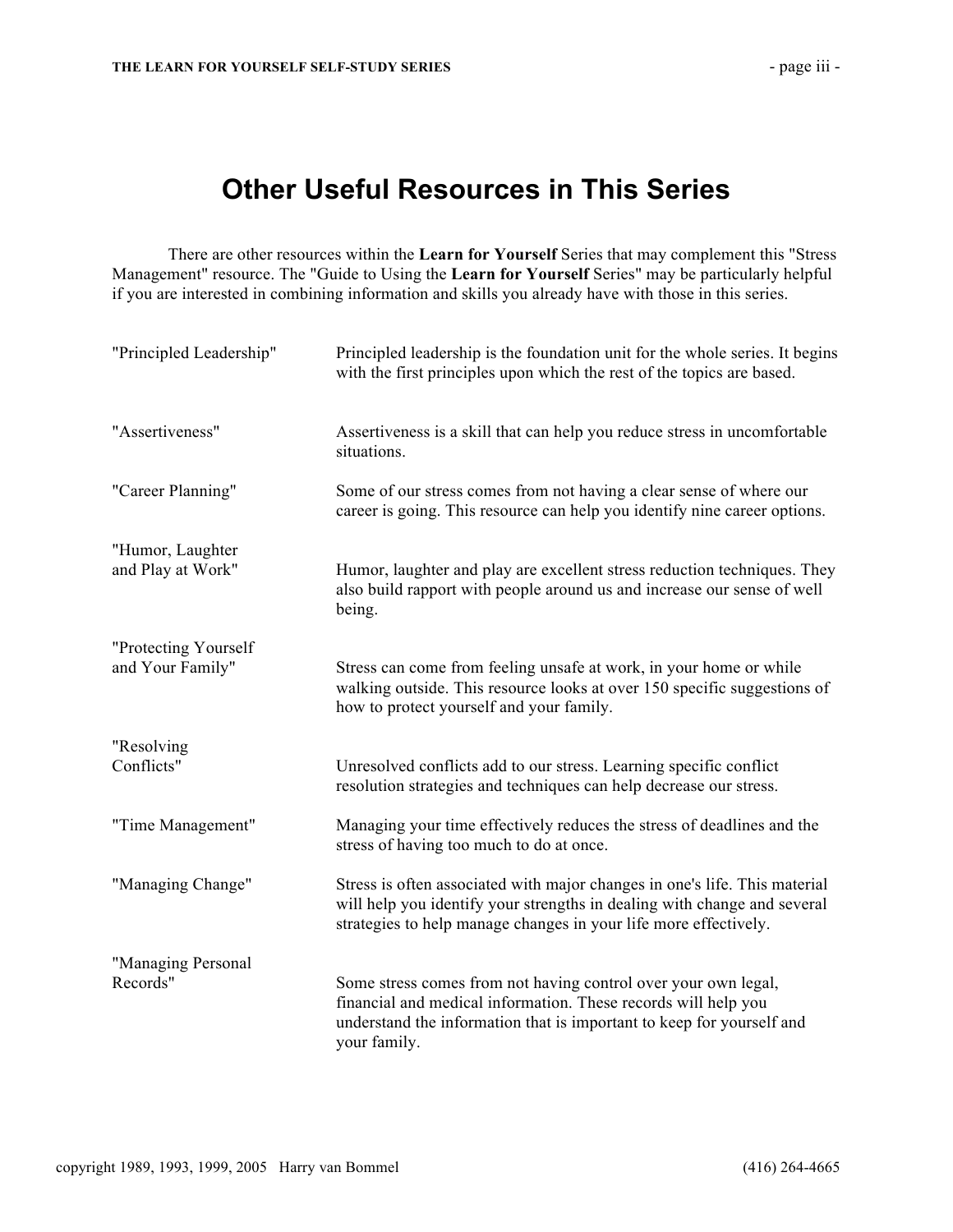# **Table of Contents**

Special thanks to Maureen Hennessy and Ellen Schierholtz for sharing some of their resources in the preparation of this resource.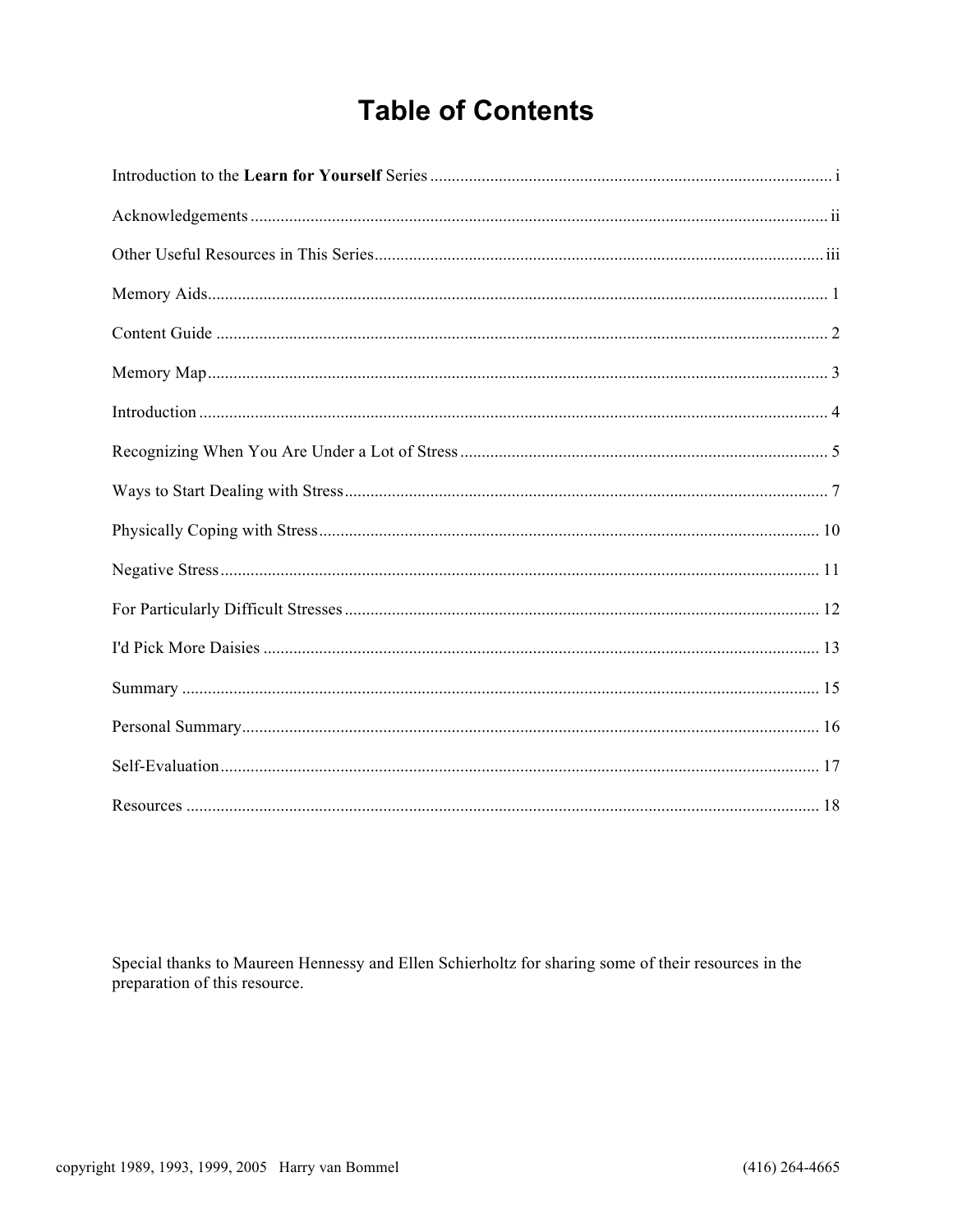Each resource in the **Learn for Yourself** Series has a content guide and a memory map to help you integrate the new information presented in it with the skills and knowledge you already have.

A content guide is a sequential preview and summary of what exists in the resource. Content guides are used most often by people who prefer to remember information in a sequential, logical format.

A memory map is a diagram that previews and summaries the contents of each resource. Memory maps are used most often by people who prefer to remember information in a visual format.

There are several approaches for using these content guides and memory maps. Either:

- 1. Use the content guide and/or the memory map to preview the resource.
- 2. Use the content guide and/or the memory map to review the resource after you have read it.
- 3. Use the content guide and/or the memory map to preview and review the resource.

When you have decided how you want to use the content guide and/or the memory map you can begin to add your own personal notes and ideas directly to these basic preview-review pages. Use your creativity to add personal points to these pages so that they will serve you better as a memory tool. Use different colored pens to highlight specific points or to color code significant points to information in other resources. Change the order of the information or revise the diagrams in whatever ways you think might help you. Do not be restricted by what I have presented since the content guides and memory maps represent only one way to remember the knowledge and skills in the resources.

In the "Guide to Using the **Learn for Yourself** Series" you will find a collection of these content guides and memory maps. In that resource you can learn how to incorporate as much of the new information as you like with your present skills and knowledge. The resource also explains other methods of increasing your ability to remember and apply this new information.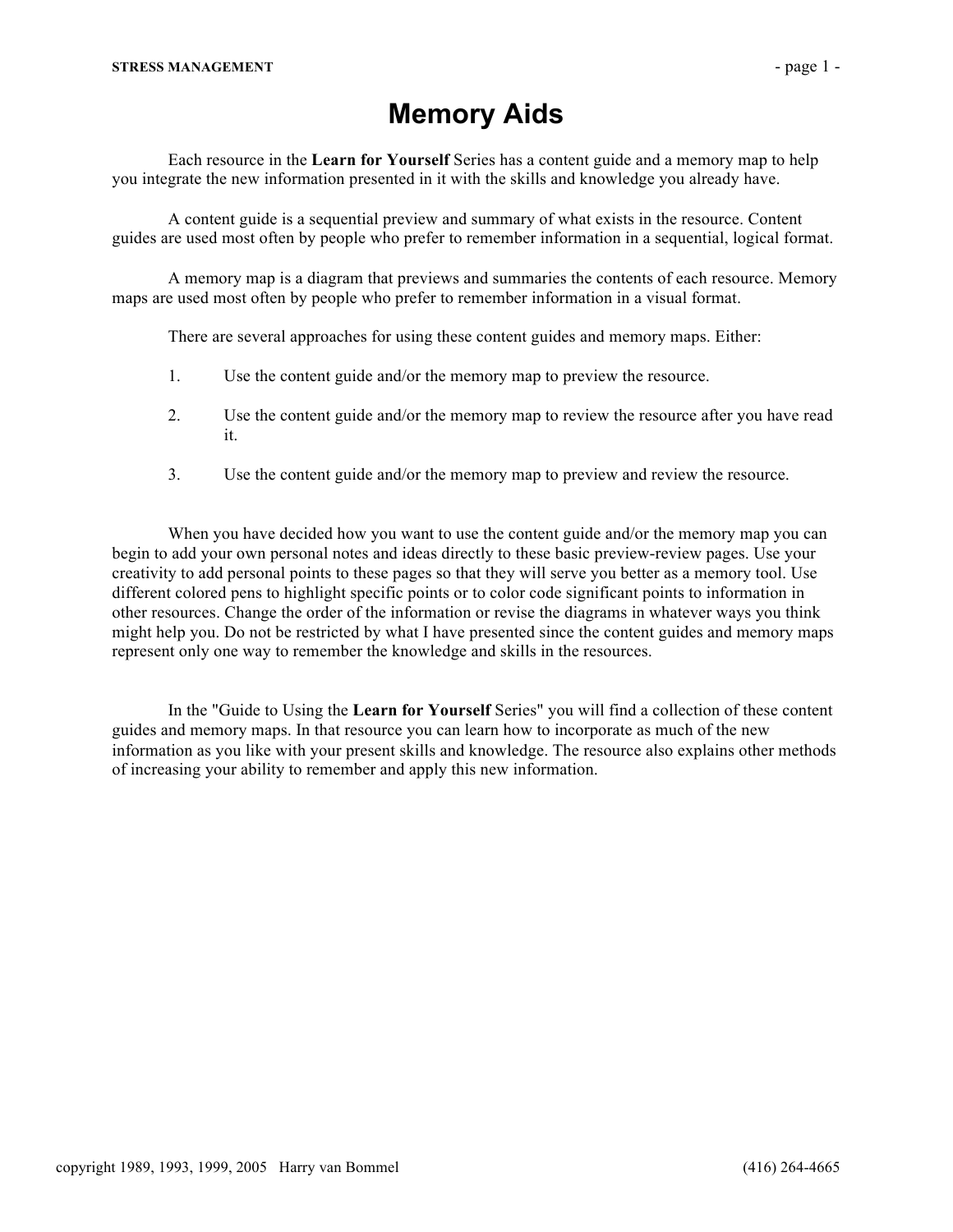## **Stress Management Content Guide**

Recognizing When You Are Under a Lot of Stress

Ways to Start Dealing with Stress

Deep Breathing

Negative Stress

For Particularly Difficult Stresses

"I'd Pick More Daisies"

Summary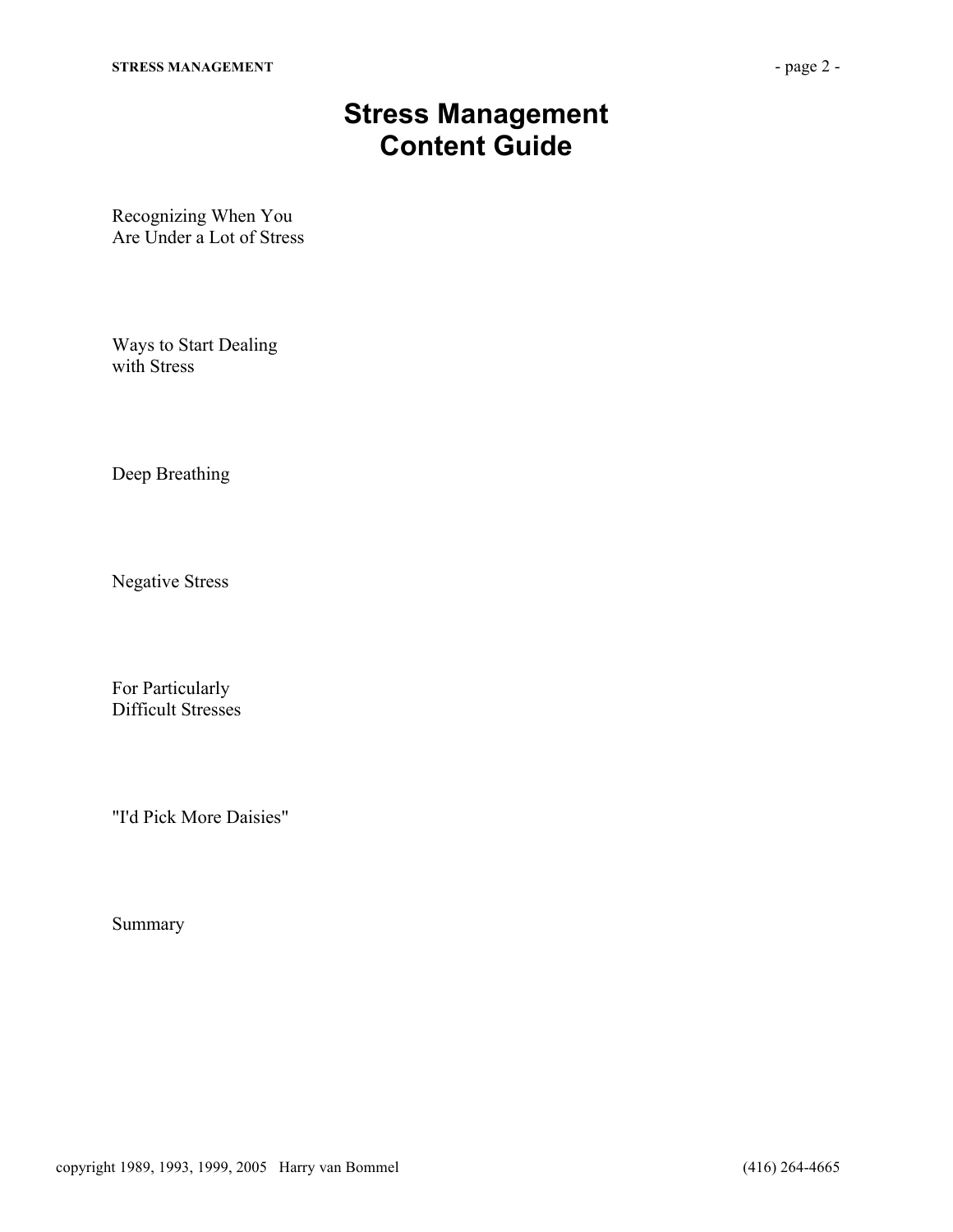## **Stress Management Memory Map**

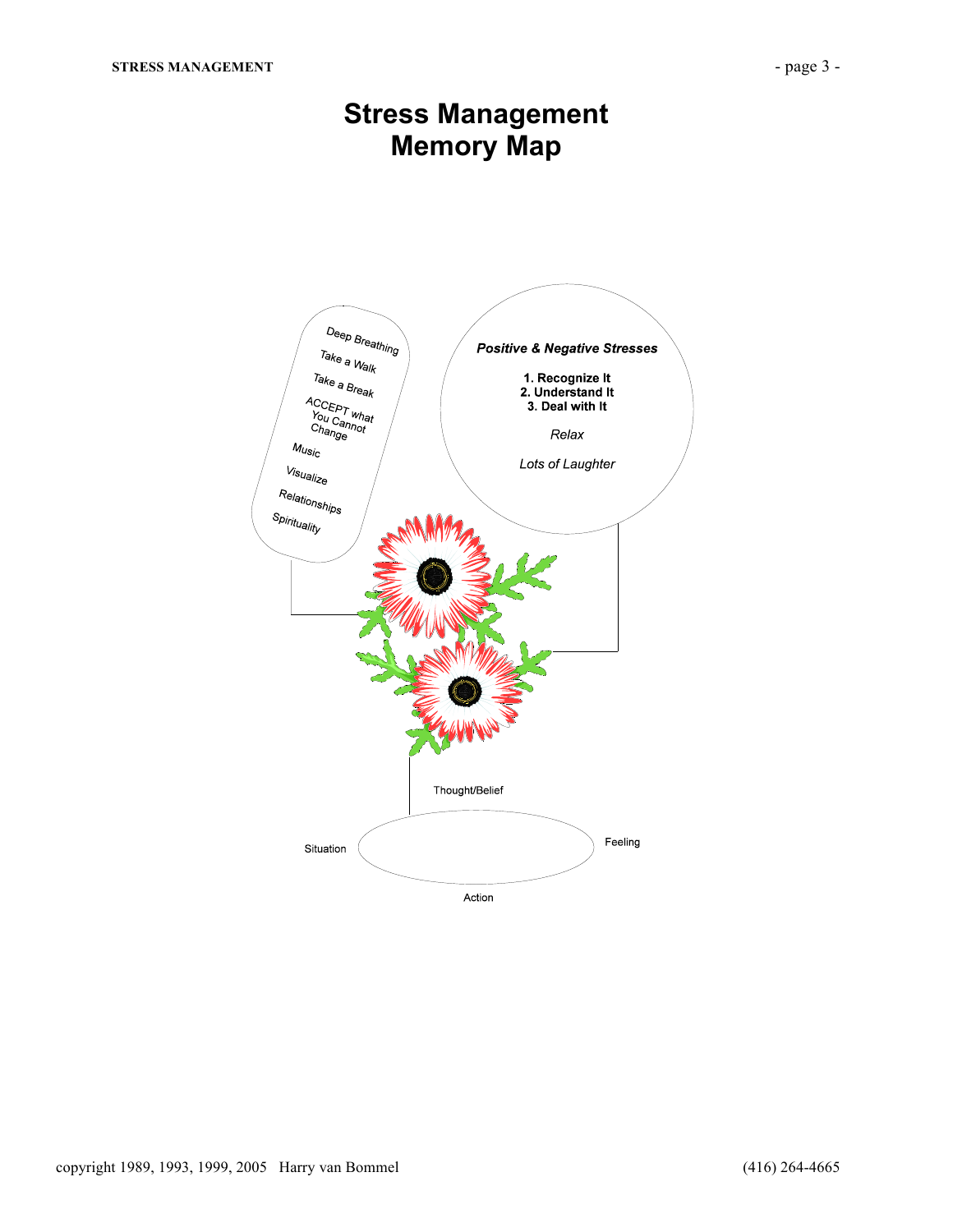#### **Introduction**

This resource is designed to help you understand what causes your stress and how you can deal with it in a productive and positive way. Stress is inevitable. There are positive and negative stresses. Some of the positive stresses we accept daily are:

> adventures, self-motivated change including trips and holidays, a new relationship, risks for possible personal gains, raising children.

There are also negative stresses which may, or may not, lead to positive changes:

 stagnation, fear, anger, powerlessness, conflict, change forced by others, believing we have limited choices.

The principle difference between positive and negative stress is our perception of the stress and our personal view about whether or not we have some control over that stress. For some people conflict is always seen as an opportunity for change or improvement while others concentrate only on their perceived powerlessness. For some people's adventures in the "great outdoors" are chances to learn new skills while for others, adventures are just another way of describing an outdoor torture perpetuated by the knowledgeable against those of us who enjoy a good movie and popcorn!

The stress cycle for positive and negative stresses is the same:



In order to manage stress effectively, our responsibility is to recognize our own stress, to understand our feelings about that stress and to decide on an action that makes sense to us.

N.B. The principle of using these stress management skills effectively is to **participate actively** in the process of using these skills, **organize** your skills, **persist** during difficult times, and be **creative**. The more effectively we use our skills, the more time we have to enjoy other parts of our lives.

## **Recognizing When You Are Under a Lot of Stress**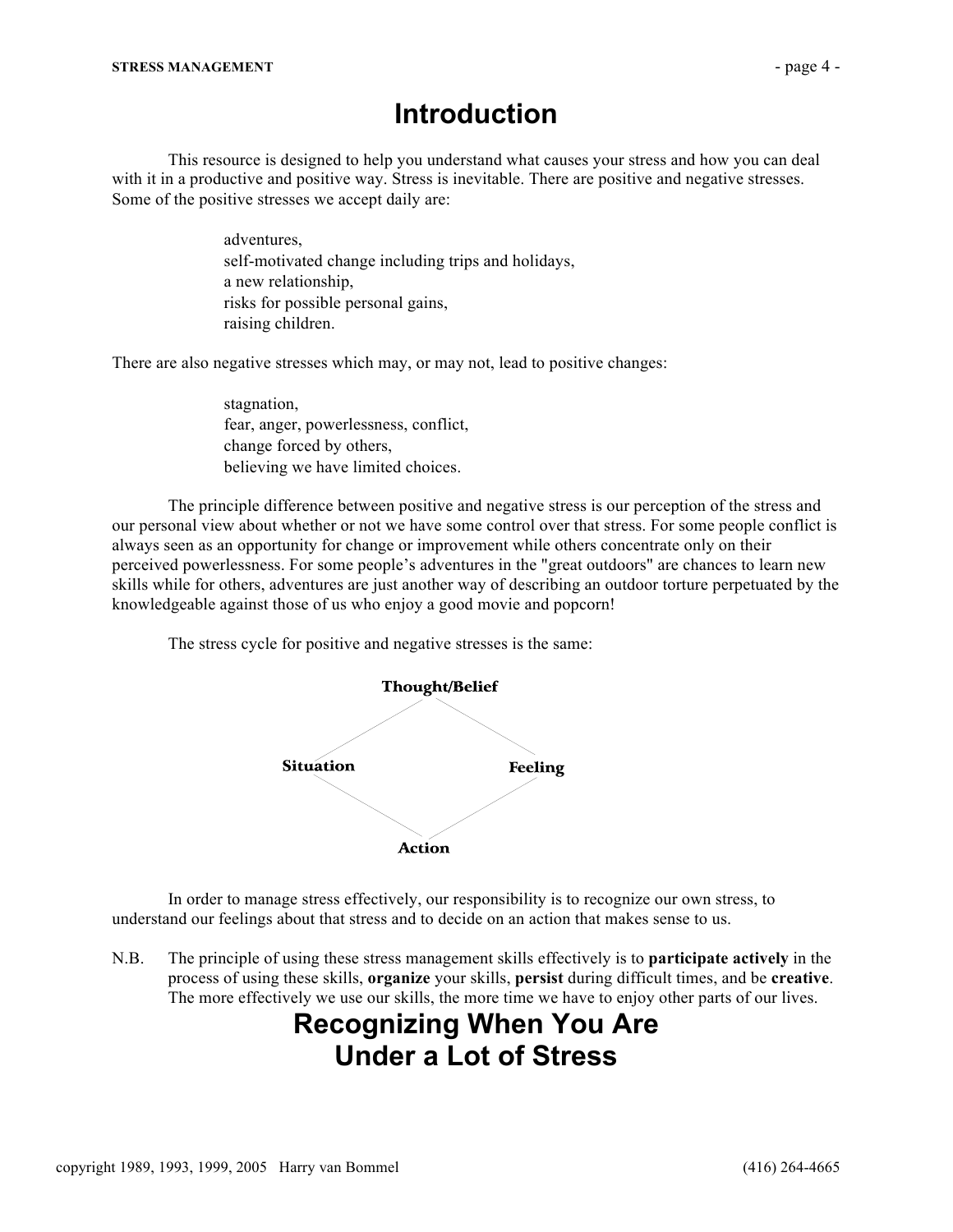Watch for some of the following signs to warn you about excessive stress (whether positive or negative). Experiencing some of these stresses once or twice is common. However, if you experience some of these stresses regularly, then your stress may be hazardous to your physical, mental and emotional health.

- Y You are working late more often than not, or harder than you know is really required.
- Y You are having problems making any decisions, large or small.
- Y You are constantly making "safe" choices, rather than taking realistic risks.
- Y You use an increased amount of alcohol, drugs or cigarettes.
- Y You are over or under eating (a change from your usual eating habits).
- Y Your speech or writing patterns have become vague and disconnected.
- Y You experience an increased level of anxiety and worry over relatively trivial concerns.
- Y You constantly repeat the same topic at meetings and in conversations, even though you know the point is not particularly important.
- Y You experience inappropriate anger, hostility or outbursts of temper.
- Y You have little or no tolerance for the driving habits of others (road rage).
- Y You experience more feelings of sadness and crying.
- Y You are constantly putting yourself or others down.
- Y You become overly concerned about your health.
- Y Your sleeping patterns change; either you sleep too much or too little.
- Y You begin to confuse or forget dates, places, times or other details which you remembered easily before. You are having difficulty in getting along with people.
- Y You just know that something is wrong but are not sure what it is.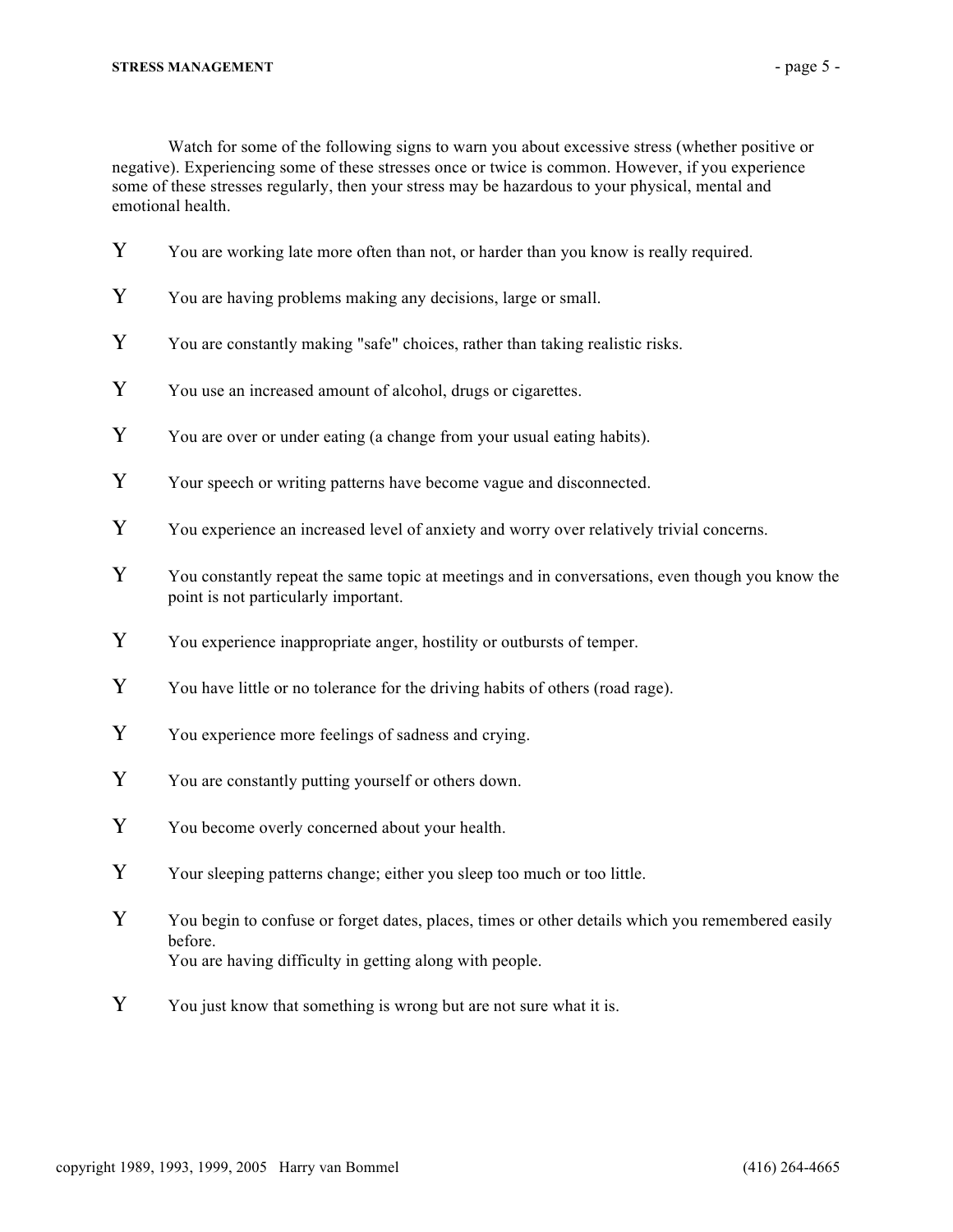#### **EXERCISE #1**

Review the previous list of stress signals you may have in your life right now. Put a check mark beside those signs that apply most specifically to you.

Try to identify major stresses in your life now that cause these signs to appear.

Which of these stresses is most dominant in your life right now? You may choose this example for Exercise #3 to identify ways of dealing with this stress.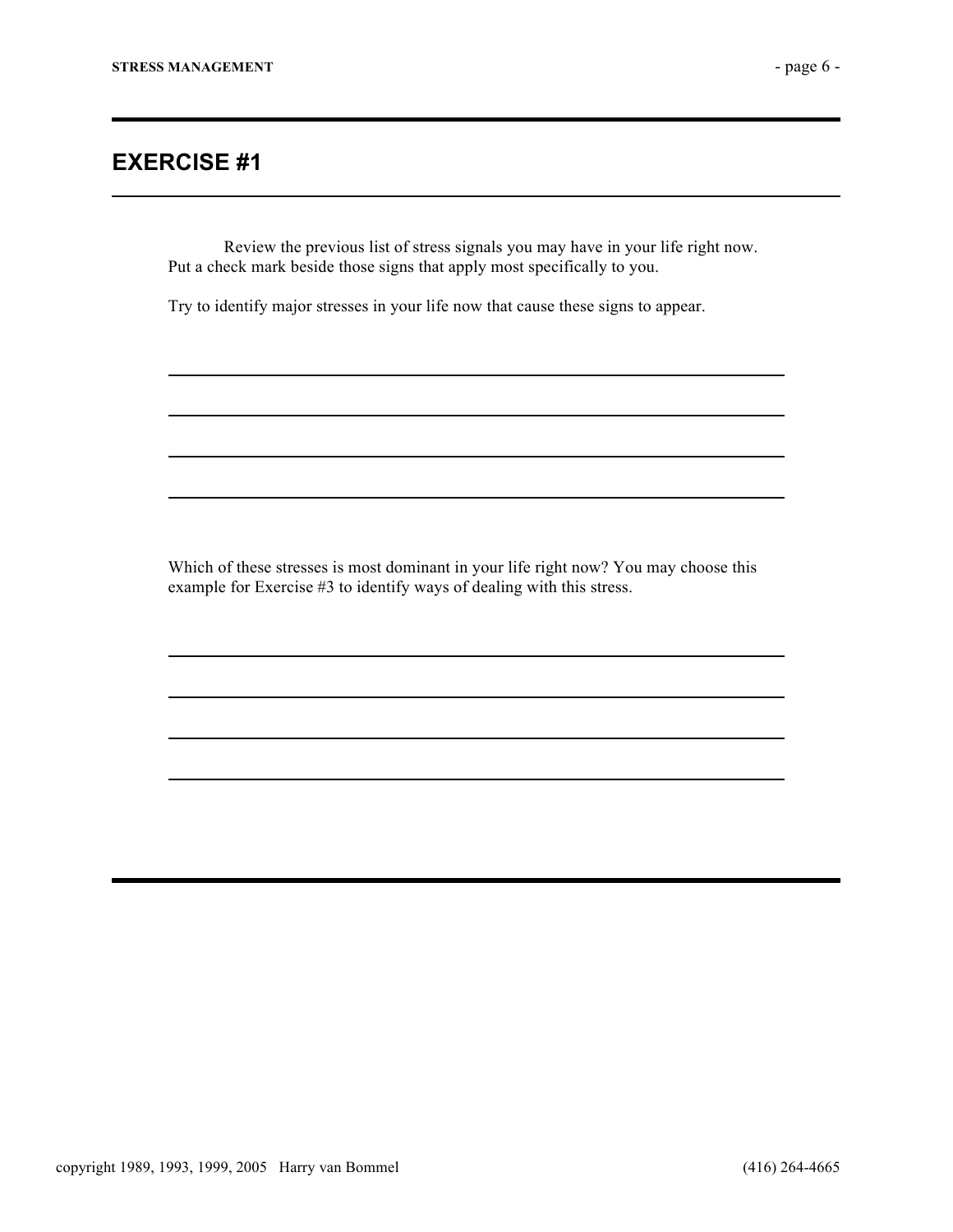#### **Ways to Start Dealing with Stress**

The following suggestions reflect a wide range of alternatives for dealing with stress. Each of us deals with stress in one form or another. Choose some of the following techniques to build onto the stress management skills you already have. Start with one or two techniques and practise them regularly until they become second nature. Continue to add to your skills slowly by concentrating on one or two techniques at a time.

Some of these suggestions can help you resolve short-term stresses immediately. Improvise these tips to fit your own situation. These are not golden rules as much as helpful techniques.

 Laugh! Few stress reduction techniques work as well as laughter. Laughter relaxes you physically (15 minutes of belly laughing equals 5-6 hours of meditation according to Buddhist monks) and laughter relaxes your mind. Laughter is also contagious and your family members or colleagues can join in the laughter and make you feel even better.

Save 6-12 months of income as quickly as you can to avoid having to stay in a job that hurts you.

 You cannot control some things. There is a famous prayer that reads: Grant me the serenity to accept the things I cannot change, the courage to change the things that I can, and the wisdom to know the difference. An overbearing boss or subordinate is unlikely to change until you are able to resolve some specific conflicts. In the meantime you do have control over how you react to any situation so use your sense of humor to help you get through.

Work on developing the capacity to recognize when you are under stress. If you don't recognize the stress you are under, you will never deal with it well.

When you are facing a stressful situation try to isolate what the particular stress is. Can changing your perception reduce the stress? For example, many people think going to the dentist has to be stressful. Can you visit your dentist with a big grin, ask them how they are doing, ask them to educate you about what they are going to do, tell them you are nervous and ask them what other patients do when they are nervous? Use the stressful situation as an opportunity to learn, to laugh and to understand why the situation is stressful.

 Ineffective use of your time is a leading cause of stress. Don't procrastinate as much as you usually do. We spend 80% of our time doing only 20% of the things we need to do, eg. rearranging our desks or going through our mail three times before deciding what to do with it. Learn new time management techniques to use your valuable time wisely.

 60-hour work weeks are not productive, so cut back. Research shows that productivity drops among people under high stress, but peaks under moderate stress. Long weeks are sometimes necessary but good time management means you should have fewer of these long weeks.

 We need friendships to reduce stress. Make an effort to improve a few supportive relationships. Remember friendships take time. People who have supportive relationships suffer less under moderate and severe stress than people who are socially isolated. For example, social isolation is the method we use to punish prisoners.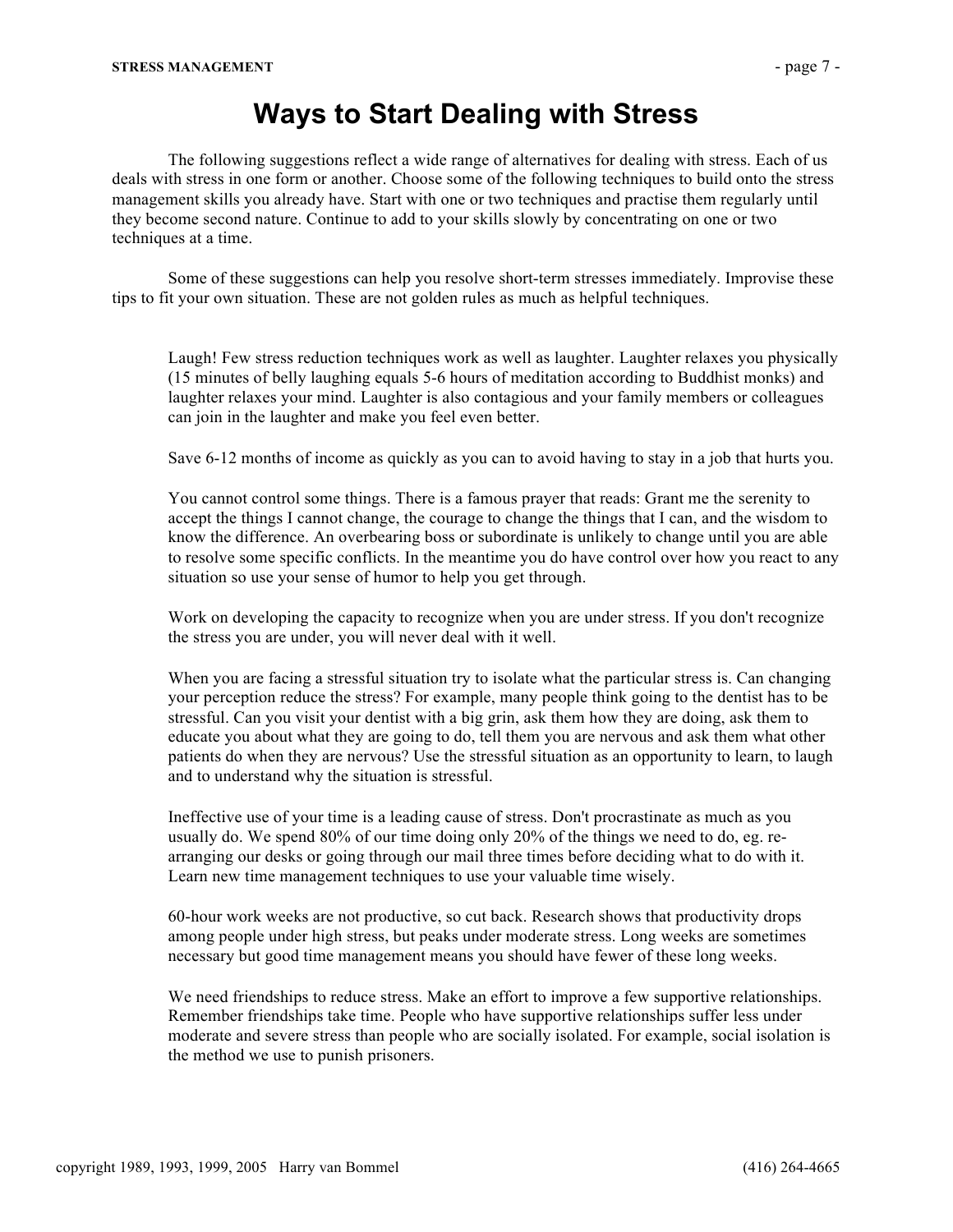Not every argument is worth winning. Give in when you have little to gain. Save your energy for what is really important but do not let little irritations build up to a major problem. Talk things out with people before problems escalate. Learn conflict resolution skills to minimize conflicts.

 Schedule short breaks in your day. This helps prevents over-crowding of your schedule by unexpected delays, events or a crisis. These breaks provide an opportunity to think, relax, pray, laugh, read, or take a short walk in the fresh air.

When you are uptight it is important to breath deeply and to stretch your muscle groups. You can also tense and relax your muscles starting with your arms, face and neck, shoulders, abdomen, and finally the legs. These exercises can be done while you are sitting at your desk, while standing at a bus stop, or relaxing at home.

 Don't try to control family members, friends or colleagues. Be supportive instead of judgemental. A supportive environment is much less stressful than one where people play power games.

 Take a warm shower or bath to soothe tense muscles and provide a few moments of heavenly privacy.

 For immediate relief of stress try to take ten minutes away from the situation for a quick walk. Coffee breaks filled with coffee and sugar treats tend to add to the stress. A quick walk outside, or to another area within a building, will increase your energy, clear your mind, and give you some needed perspective.

 If your organization has a library a quick trip to read a magazine article is a wonderful way to hide from reality for a short time.

 When things pile up to unmanageable levels, break up major projects into workable units with realistic time frames. You can accomplish all major projects, or combination of projects, if you begin with the priority items and accomplish the other parts of the project as required.

 If you are worried about a small problem with a colleague, spend some time talking with that person and telling them how their behavior (and not them personally) is affecting you.

 Stop comparing yourself with everyone else. No matter how hard you try you probably cannot paint like Emily Carr, sing like Lena Horne, write like James Michener or win the Nobel Peace prize. You may be able to do some things exceptionally well, but not everything and that's okay! So don't put yourself down if you are not as good as someone else; they can't do everything well either.

 Learn to feel comfortable talking about your problems, hopes and fears. A close friend is a valuable resource, but avoid dumping on the same person all the time. Make sure you also take the time to listen to your friend's concerns.

Read a good book.

Watch a good comedy on television or rent a video.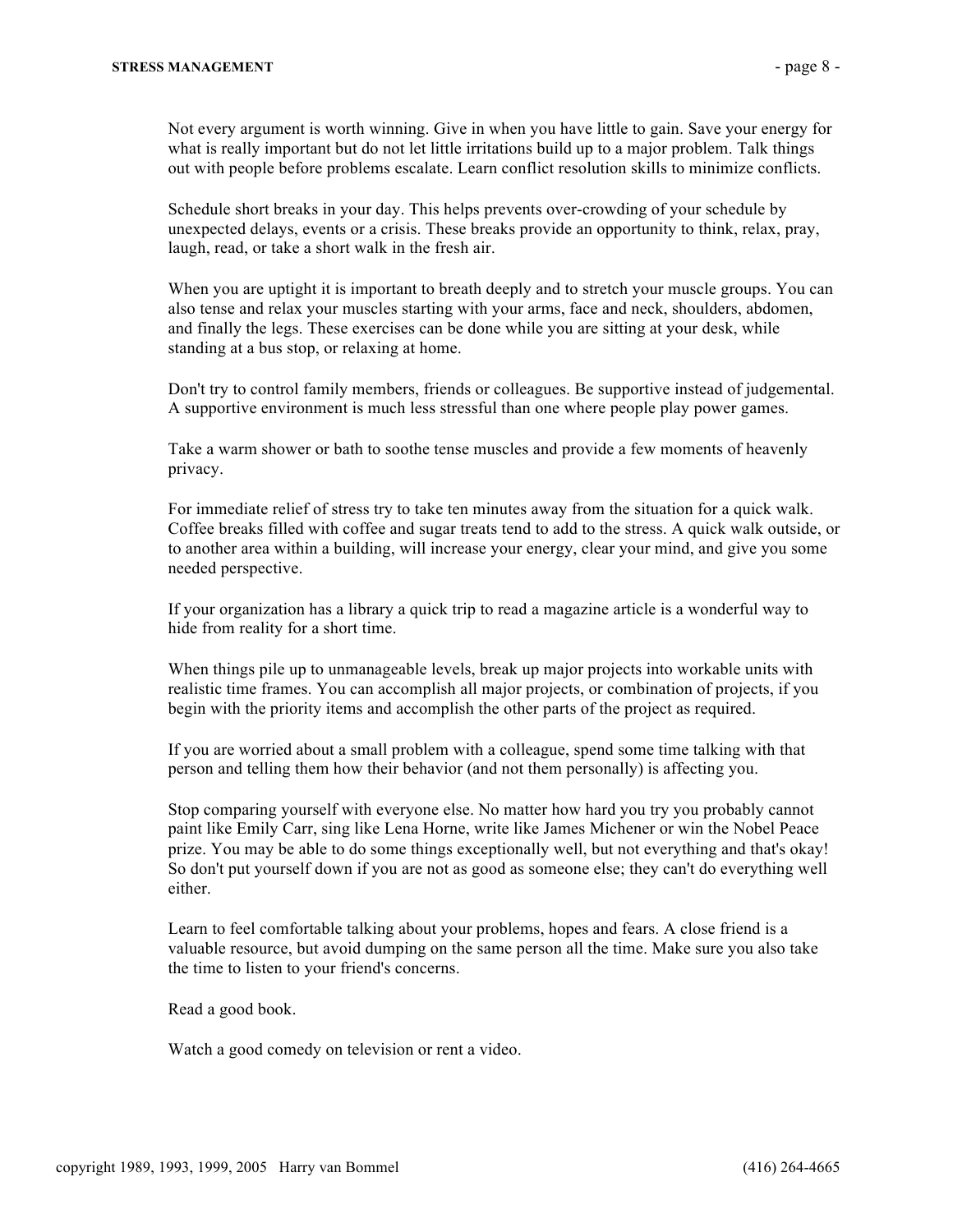Get physical. Gardening, walking and dancing are great ways to boost your energy.

 Take a daily music break — with eyes closed sit back and listen to 10 minutes of soothing music. If you play a musical instrument, take time everyday to play a tune or two.

 Avoid doing everything quickly. High stress people often try to do too much within the same 24 hours we all have. Slow down, learn to say no and remember to have time to reflect — North Americans spend too much time doing and not enough time thinking!

 Instead of an after-work cocktail, try ice water or a juice followed by a 10-minute quiet time, relaxing with your eyes closed. There is great peace when the world is quiet for a short time. This gives you the energy to spend quality time with your family, friends or by yourself later on.

When you arrive home from work and you need to unwind, explain to your spouse and children that you need 20 minutes to yourself before being together. If you explain your need your family will probably help. Make sure you give other people in your family the same consideration when they need some quiet time.

 Try to make work and living areas as pleasant and comfortable as possible with pictures, plants and ornaments. Personalize your work area.

 One of the greatest stress releasers is a big hug from a family member, friend or trusted colleague. Silent empathy is a great healer. Begin by giving other people that kind of support if they feel comfortable with it.

Learn to say "No" — ask for time to consider a request. For example, "Your idea sounds" interesting. I will check my schedule and get back to you by tomorrow to let you know if I can help in some way." This will allow you time to consider if you really want and can take on another task.

These suggestions are not a cure for stress. They are short term coping techniques to help you through some rough spots.

At some point you must recognize what your stresses are and develop a whole range of techniques for dealing with them in an ongoing way.

Remember your sense of humor. The perspective that you have of stressful situations in your past can provide great background for humorous stories or stories for teaching other people new skills. (Remember that horrible date you once had, the day everything at work went berserk, the vacation trip that failed before you even left!) Imagine yourself in another 10 years and try to view your present stresses from that perspective. "What will these current situations mean in 10 years?" Provide yourself with a self-fulfilling prophecy by putting your stresses into perspective right now.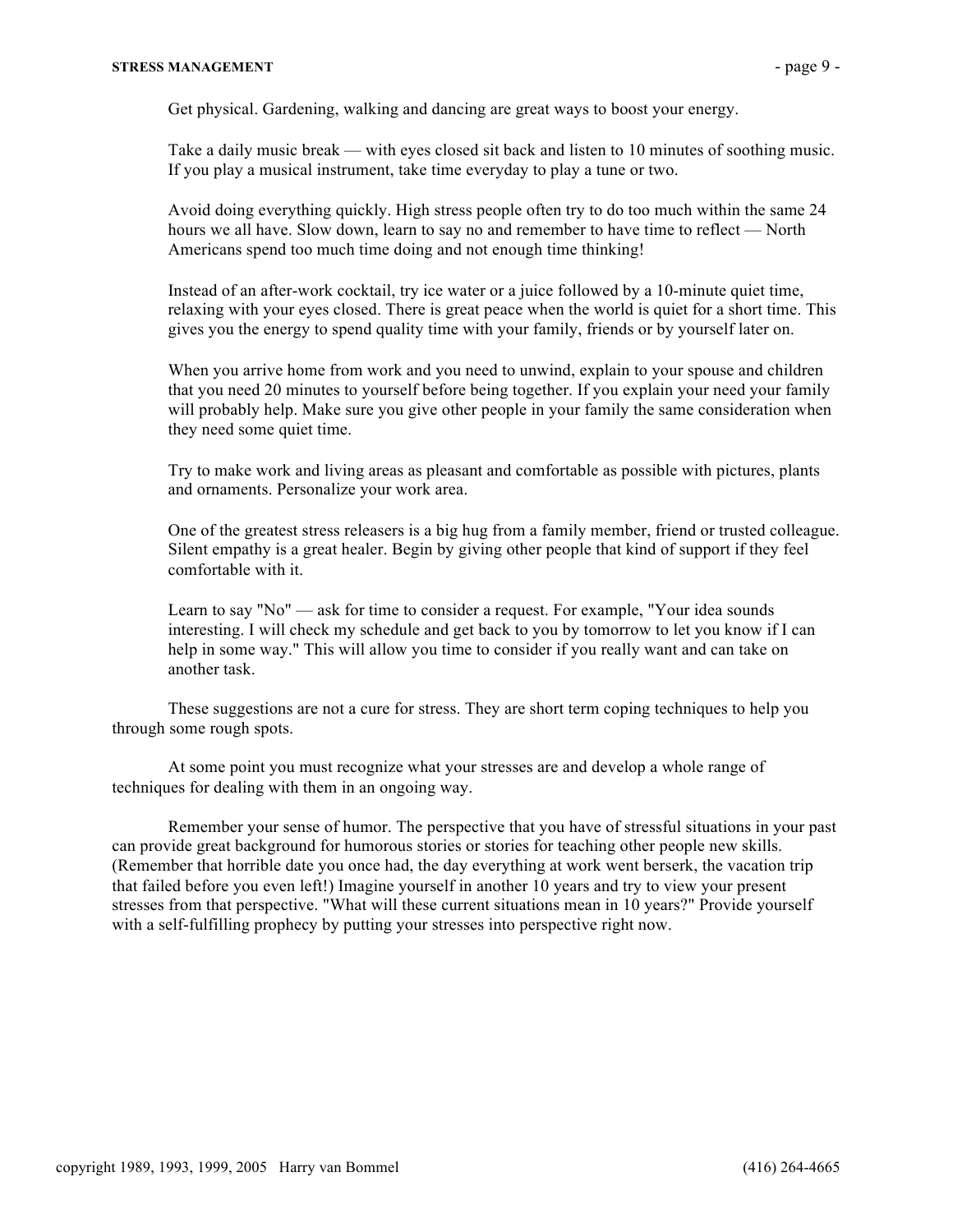#### **Physically Coping with Stress Deep Breathing**

Deep breathing, taking a brisk walk, doing relaxation exercises, tensing and relaxing our muscles are all ways to immediately relieve the pressure of stress. Deep breathing is one of the easiest techniques to master since it is useful at work, at home, while caught in traffic or on public transit, and at times when you cannot do any of the other techniques.

Deep breathing can take only 10 seconds or last a half-hour, depending on the circumstances. Regardless of the length, use it to the fullest and enjoy the feelings. Begin with short practises of a few minutes. You can always do longer sessions later on. Here's one method of deep breathing. There are different techniques and this one is one of the most popular.

- 1. Place your hands on your abdomen, right below the navel. The fingertips of each hand should touch one another.
- 2. Breathe in through your nose; it is healthier than breathing through your mouth because the air becomes humidified and doesn't irritate you, is filtered by the nostrils (breathing by mouth tends to lead to more bronchial and lung infections) and the air temperature is raised or lowered closer to your body temperature.
- 3. Inhale slowly; as you do, push the abdomen out as though it were a balloon expanding. With your eyes open or closed, "feel" the air passing through your nostrils.
- 4. As the abdomen expands, your diaphragm will move downward, allowing fresh air to enter the bottom of your lungs. Keep your back straight to aid the process of maximizing your breathing. Exhale through your nose or mouth, whichever is more comfortable.
- 5. As you continue to breathe imagine the air filling your lungs, your abdomen and, with each new breath, imagine the air filling your arms, legs and every part of your body. This will help you to concentrate on the various parts of your body and should help you to relax each area.
- 6. When you feel comfortable, take deeper breaths. Do not pause but allow the continuous flow of air through your body.
- 7. At first you should take as long to breathe in as you do breathing out. You might count in your head, "In — one, two, three; Out — one, two three." With practise, your breaths will be longer and deeper. Over time the ratio of breathing in and breathing out can become 1:2 to allow for the maximum expulsion of air and, therefore, the deeper and more cleansing the inhalation, "In one, two, three; Out — one, two, three, four, five, six."
- 8. This counting in your head also helps you stay focused on the breathing rather than distracted. When you are distracted, simply return to your counting. This takes practise but is well worth the effort.
- 9. Breaths should be silent unless you have nasal obstructions or other physical conditions that make your breathing louder.
- 10. Picture yourself in a place where you feel particularly comfortable (e.g., on a beach, on a nature walk, in a favorite room, playing a sport, in a childhood memory). Pick just one spot to concentrate on while you continue to deep breath for as long as you wish.
- 11. When you are ready, slowly begin to stretch your muscles as if you were yawning. As you feel more relaxed you can begin to return to "the real world".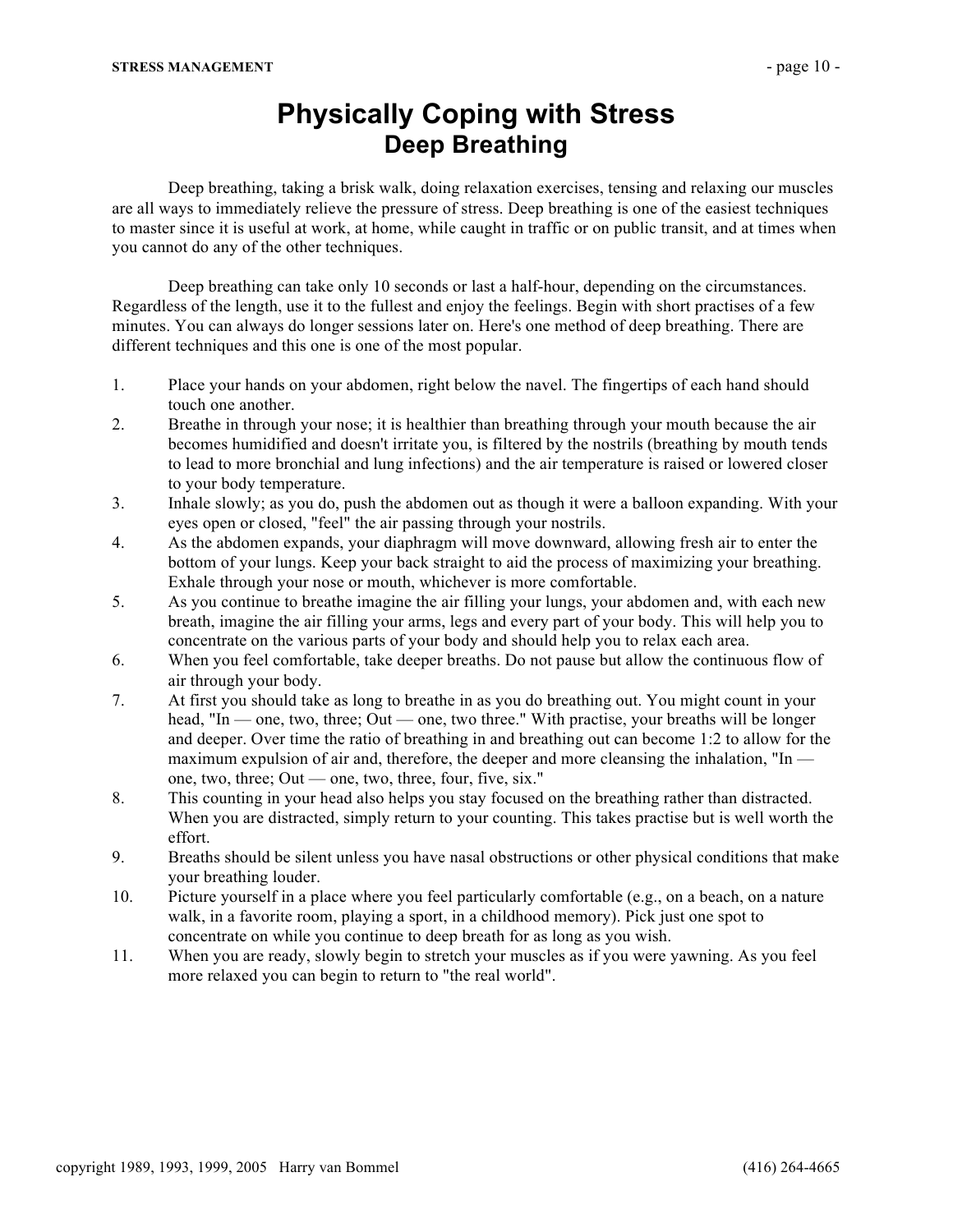### **Negative Stress**

One of the most effective steps towards managing negative stress is learning to recognize what causes your negative stress. Each person's list is unique and individual. Think of your friend who never gets upset in traffic jams but faints at the sight of blood.

#### **EXERCISE #2**

Pick a day, or a few days, and list the ordinary, day-in, day-out little annoyances that seem inevitable at work or at home. Also list those stresses that are constant in your life (e.g.,, an unhappy working relationship, financial concerns, car problems). Once you have listed some of these stresses, develop some actions that you can try to minimize, prevent or conquer them. Put a star beside techniques or actions that really work for you. Use your imagination!

| <b>STRESS</b> | WHAT YOU CANDO! |
|---------------|-----------------|
|               |                 |
|               |                 |
|               |                 |
|               |                 |
|               |                 |
|               |                 |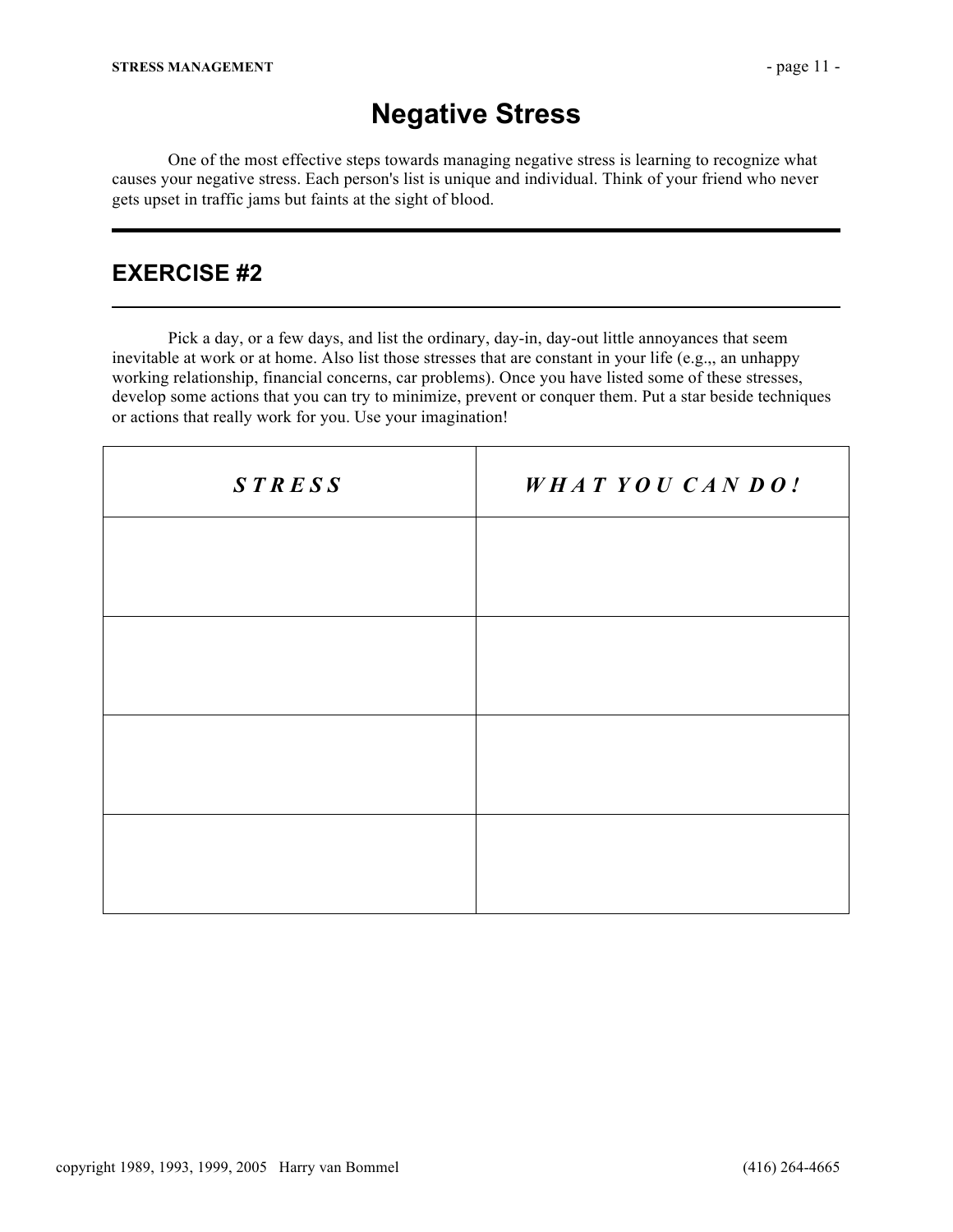## **For Particularly Difficult Stresses**

Use this form to help you resolve some of your more difficult stresses that seem "hopeless". Keep in mind that all stresses are an opportunity to learn about yourself and to discover ways to deal creatively with those stresses. People have gone through concentration camps, wars, the death of a spouse or child, and physical disabilities and many of them survived and have grown stronger. **So can you!** See the "Resolving Conflicts" resource in this series for added suggestions.

| <b>Describe the Stress</b> |                                                                       |  |
|----------------------------|-----------------------------------------------------------------------|--|
| Overcome                   | How can you overcome this stress?                                     |  |
| Ease                       | How can you ease this stress if it can't be overcome?                 |  |
| Accept                     | How can you live with the stress?                                     |  |
|                            | How can you build up a resistance to this stress?                     |  |
|                            | How can you change yourself or your perceptions about this stress?    |  |
| Avoid                      | How can you get away from or prevent the stress from happening again? |  |
|                            |                                                                       |  |

What is the best option in this case?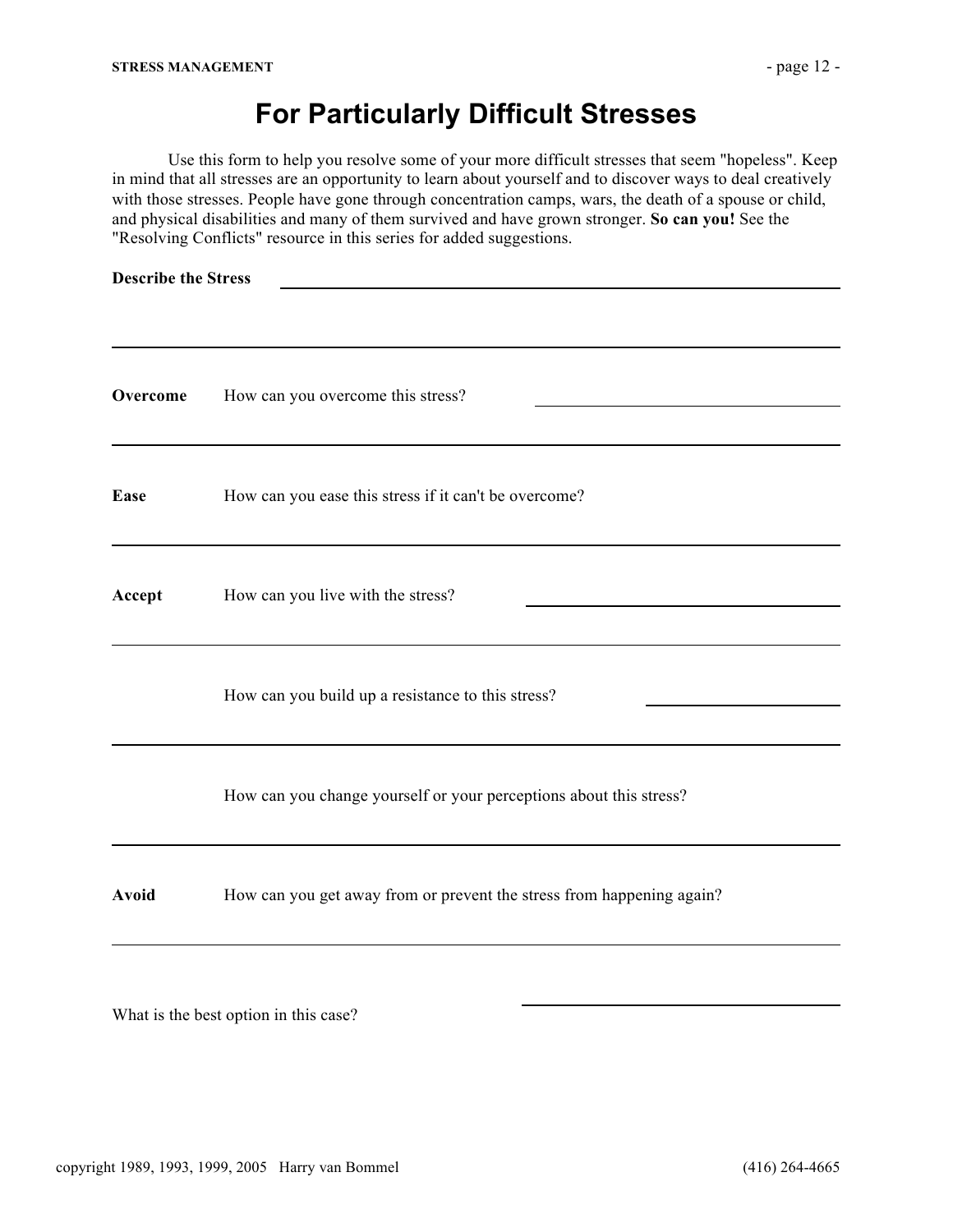### **I'd Pick More Daisies**

The following is a quote attributed to a Brother Jeremiah but also to Nadine Stair (87 years old) of Louisville, Kentucky. It began, however, with an essay written by Don Herold, published in Reader's Digest, October 1953. It has become very popular with various versions but the sentiments are timeless.

If I had my life to live over again, I'd try to make more mistakes next time. I would relax. I would limber up. I would be sillier than I have been this trip. I know of very few things I would take seriously. I would take more trips. I would climb more mountains, swim more rivers and watch more sunsets. I would do more walking and looking. I would eat more ice cream and less beans. I would have more actual troubles and fewer imaginary ones. You see, I am one of those people who lives cautiously and sensibly and sanely hour after hour, day after day. Oh, I've had my moments; and if I had it to do over again, I'd have more of them. In fact, I'd try to have nothing else. Just moments, one after another instead of living so many years ahead of each day. I have been one of those people who never go anywhere without a thermometer, a hot water bottle, a gargle, a raincoat, aspirin and a parachute. If I had it to do over again, I would go places, do things, and travel lighter than I have.

If I had my life to live over, I would start barefooted early in the spring and stay that way later in the fall. I would play hooky more. I wouldn't make such good grades except by accident. I would ride on more merry-go-rounds. I'd pick more daisies.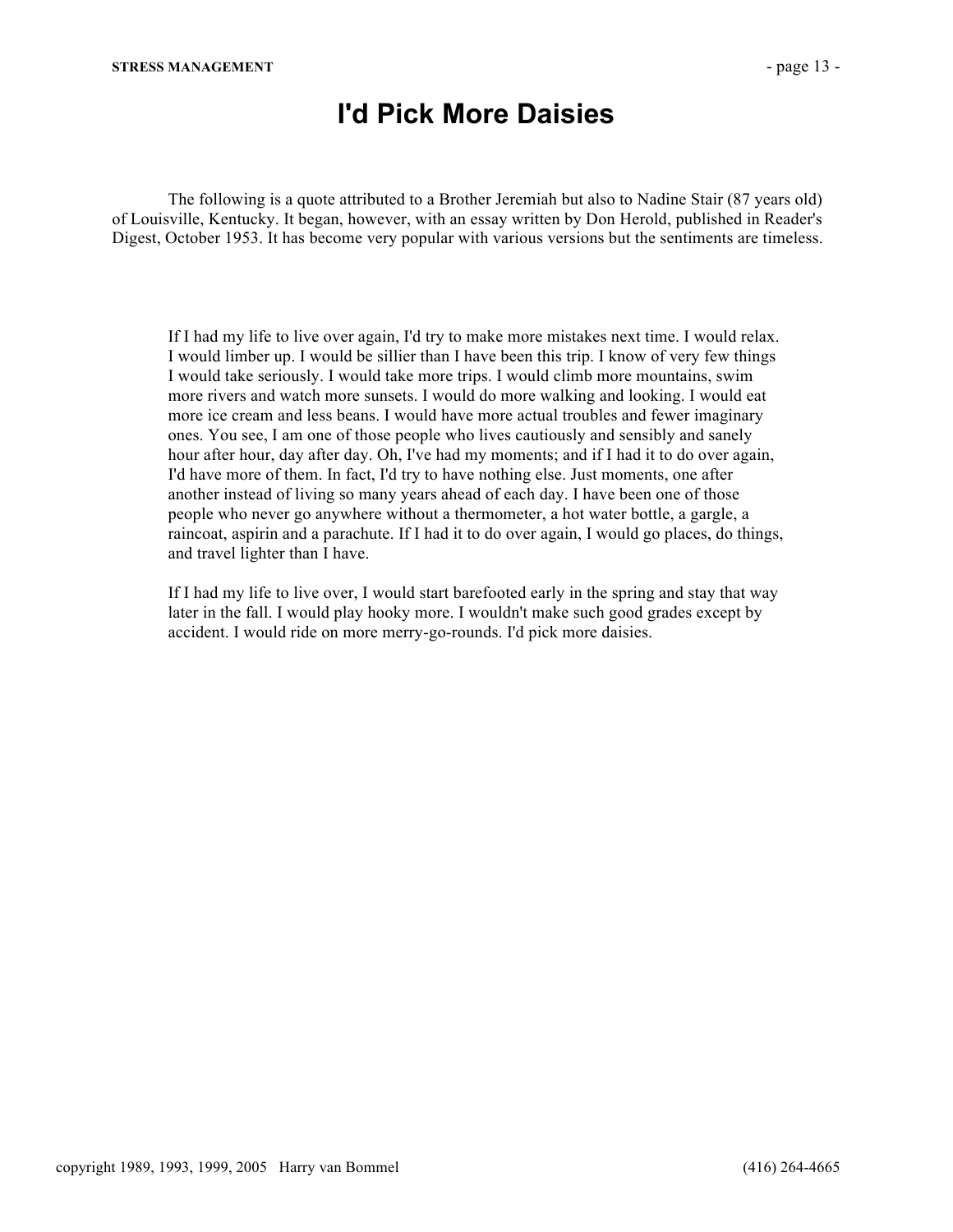#### **EXERCISE #3**

To complete this exercise, imagine yourself nearing the end of your life. Write your own "If I had my life to live over again" in the space below. It is a real gift to be able to write this now and to make those changes you want to make.

"IF I HAD MY LIFE TO LIVE OVER AGAIN I WOULD..."

Highlight those things you would like to change and write them in the space below.

THINGS I WANT TO DO BEFORE I DIE: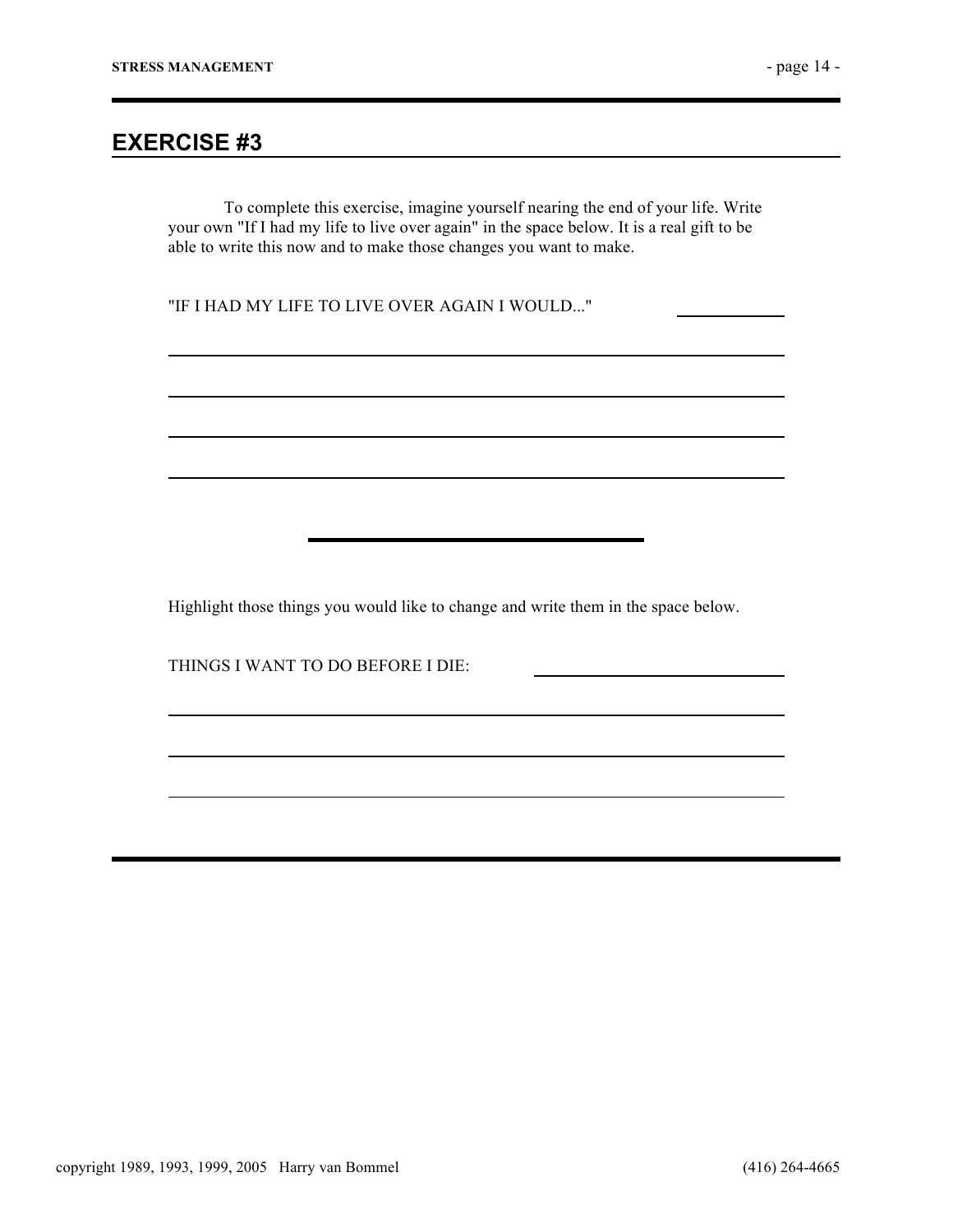## **Summary**

It is difficult to summarize the best ways of dealing with stress. Each of us copes in different ways with the same stresses. The following summary reflects a personal bias. Use those parts of the summary that fit your personal style and use the following page to add your own summary.

Few people can deal with stress alone. We need the support of other people. Therefore we need to have love and friendship in our lives. If you have these things in your life then you must constantly work to maintain and improve them. If you do not have love and friendship in your life right now then you need to develop it by showing how you care about yourself and how you can care for other people.

Make firm commitments to your family and friends and spend time with them to be supportive and to receive support. Encourage honest and open communication between you. Try to be nonjudgemental and accept people as they are while you try to show them alternatives to the way they do things. Accept their ideas and suggestions for modifying your life as well.

People cannot support and encourage you without you caring about yourself. Identify what stresses you have and what strategies you can use to prevent or deal with these stresses. People respect someone who has the self-esteem to try new things to solve old problems.

Have more fun by laughing and being with happy and positive people. Take time to do something by yourself every day. For example, to read for a few minutes, meditate or pray, and at the end each day reflect on the good things in your life for which you can be thankful. Make an effort to think of something special you can do for each day to brighten someone else's day such as bringing in home made cookies, sharing a new joke, lending them a video of a favorite film, or bringing someone a fresh rose. Make an effort to reflect daily on positive qualities you have, your daily successes, no matter how small they may seem to you.

Watch your "self talk"; the messages that you say to yourself about yourself. Try to reduce the negative ones ("what an idiot I made of myself today") and increase the positive ("I could have chosen different words but I handled myself pretty well in a difficult situation.") This effort is not about unrealistically 'blowing your own horn' but about concentrating on what is possible in your life in a positive way rather than concentrating on the impossible and the negative.

We constantly hear about living a better lifestyle. Choose parts of a healthier lifestyle that make you comfortable. Perhaps it is walking a bit each day, having only one ice cream instead of two, or perhaps cutting down on fatty foods. If you choose not to change your lifestyle then try other activities to compensate, e.g., relaxation exercises, better time management, or resolving conflicts.

You cannot prevent all negative stress, but you can have fun trying to minimize it!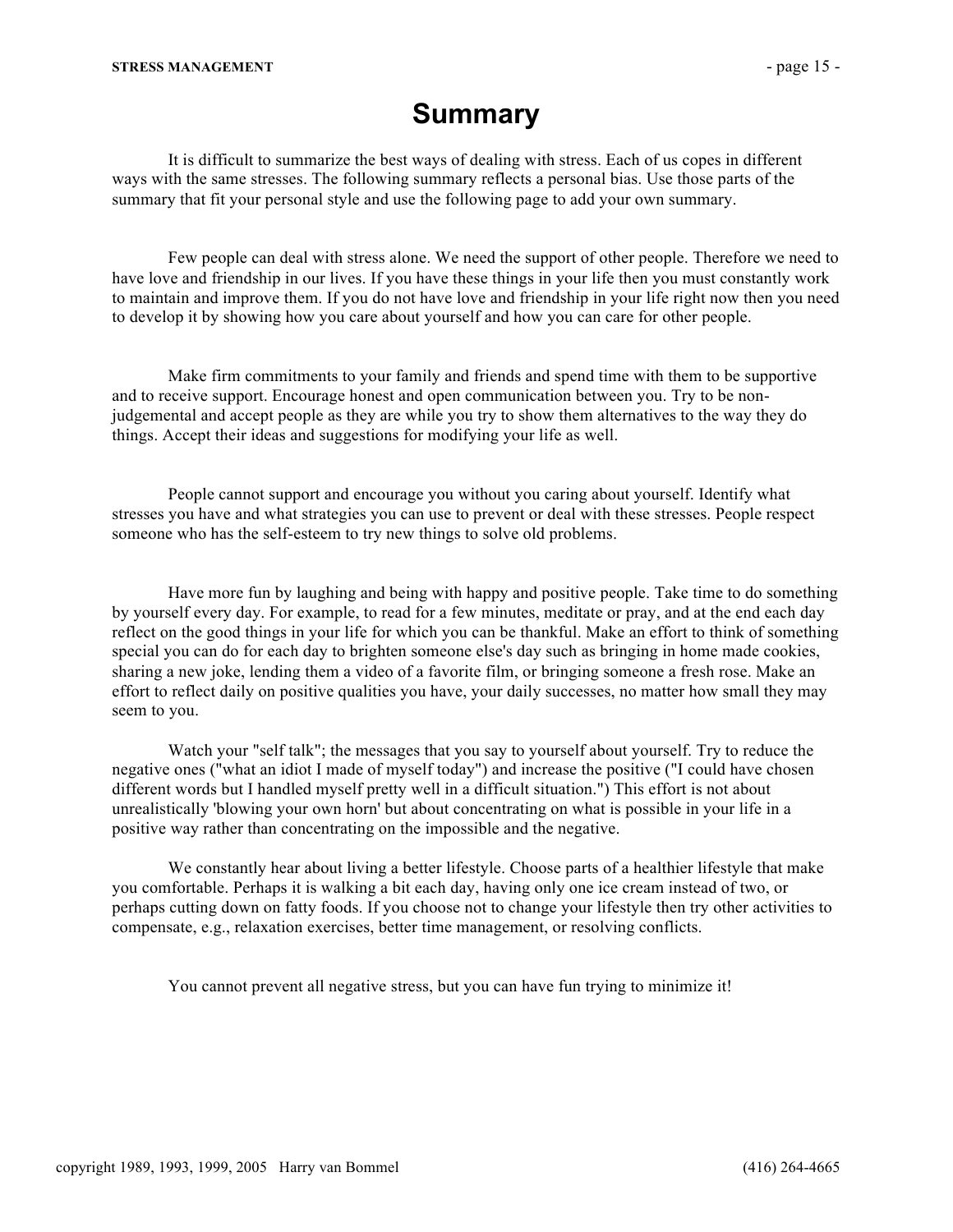## **Personal Summary**

On this page you might add any personal summarizing points or thoughts you have. This will help you in planning to deal with your stresses — now and in the future. You might even take this page and hang it up somewhere where you will see it regularly for the next few weeks.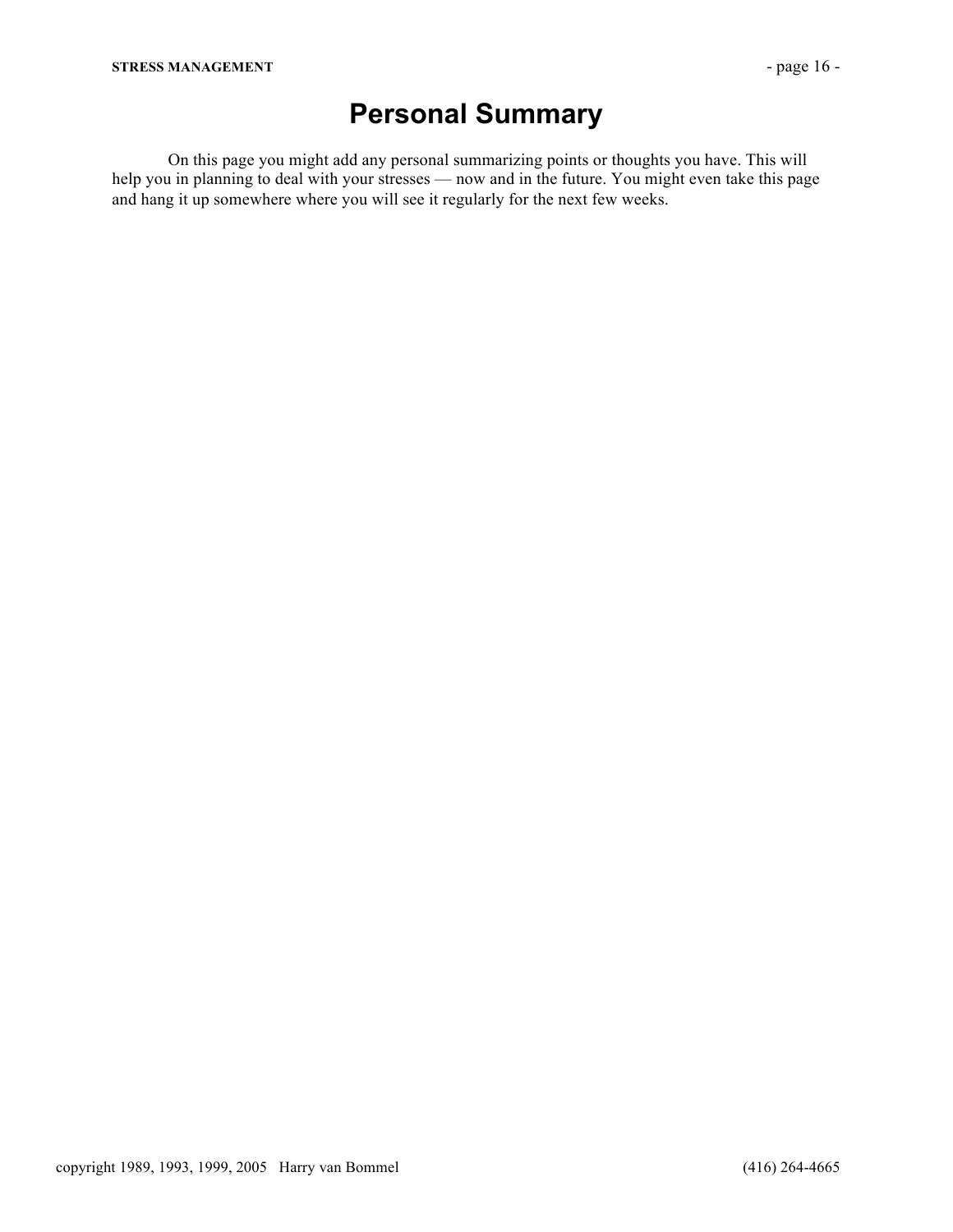## **Self-Evaluation**

Whenever you finish learning new information it is helpful to take a moment or two to evaluate what you have found most useful and what you would like to do with that information. This process can be very useful whether you write out the answers or just think about them.

- 1. What general concepts, ideas or techniques have you learned?
- 2. List at least three techniques from this resource that you could use immediately.
- 3. What other concepts, ideas or techniques do you want to learn?
- 4. Is there anything you have learned that you could pass on to your colleagues, family members or friends?
- 5. Do you have any further comments or ideas you want to record based on what you have learned?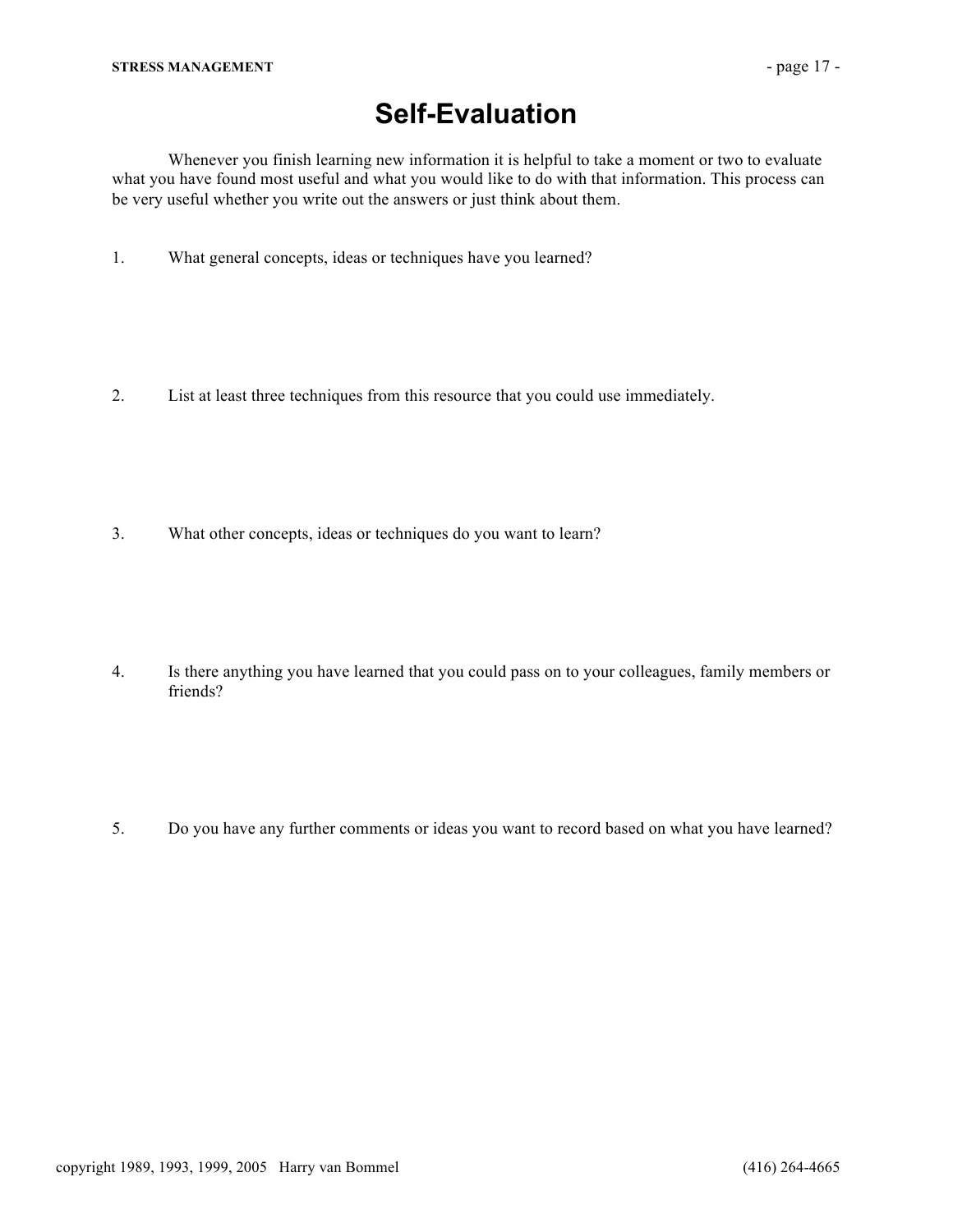#### **Resources**

The following references are only a few of the many useful resources that you can find in your local libraries, within your own organization, and in your local book stores. Look for further books but also for journal articles, magazine reports, films, DVDs, CDs, and podcasts. Also keep in mind how much you can learn from experts in the field, including people within your own organization!

For more intensive research, read the suggestions in the "Writing and Researching Reports and Papers" in this series of resources.

- Bernstein, A.J. & Craft Rozen, S. (1994). *Sacred bull: The inner obstacles that hold you back at work and how to overcome them.* Toronto: Wiley & Sons.
- Blumenfield, L. & Gawain, S. (Eds.). (1994). *The big book of relaxation: Simple techniques to control the excess stress in your life*. Roslyn, NY: Relaxation Company.
- Brown, Barbara. (1980). *Supermind: The ultimate energy.* New York: Harper and Row. 286 pages with index.

Brown uses her background in brain and behavior research to argue the existence of super mentality within people. She documents the poverty of scientifically acceptable notions of mind capabilities. She examines the mind-body connection and how that can improve or harm a person's health. Also examines the evolutionary argument for intelligence in humans and how the unconscious mind's potential needs further study.

- Cherniss, G. (1995). *Beyond burnout: How teachers, nurses, therapists, and lawyers recover from stress and disillusionment*. New York: Routledge.
- Cooper, Robert K. (1991). *The performance edge: New strategies to maximize your work effectiveness and competitive advantage*. Boston: Houghton Mifflin. 326 pages.

Using examples of success, Cooper highlights the common areas of stress management including: on the job stresses, relaxation and physical exercises, nutrition, general health, your environment, rest needs, and travel.

- Davis, Martha; Robbins Eshelman, Elizabeth; McKay, Matthew and Fanning, Patrick. 2008). *The relaxation & stress reduction workbook*. Oakland: CA: New Harbinger Publications.
- Davis, M. (1997). *Relaxation & stress reduction workbook*. New York: Fine Communications.
- Duff, C.S. & Cohen, B. (1993). *When women work together: Using our strengths to overcome our challenges*. Emeryville, CA: Conari Press.
- Elkin, Allen. (1999). *Stress management for dummies*. New York: Wiley.
- Freudenberger, H.J. and Richelson, G. (1980). *Burn-out: The high cost of high achievement.* Garden City, NJ: Anchor Press. 214 pages.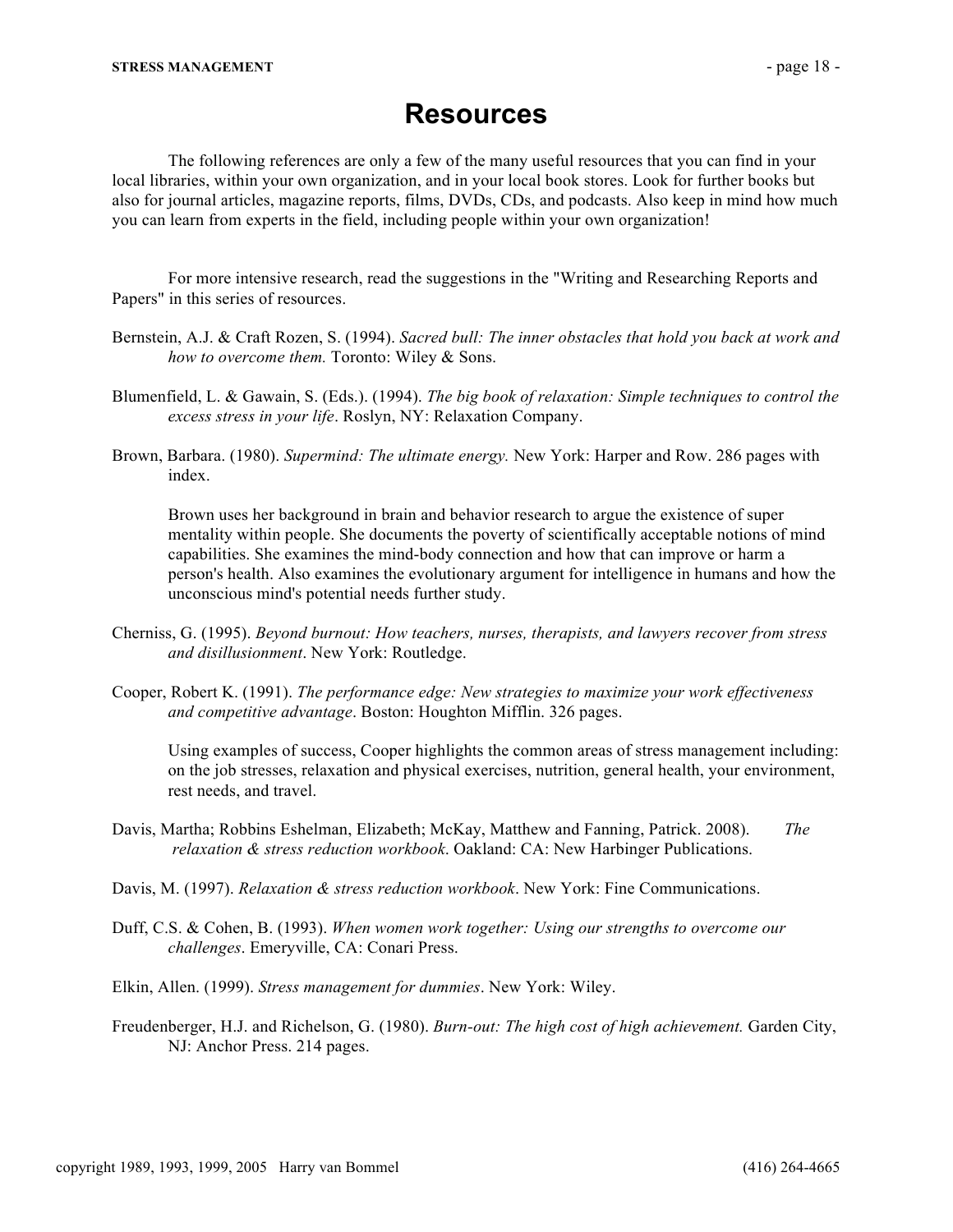Examines the phenomenon of "burn-out"; what is it, who does it affect, false cures, and ways to change it.

Gherman, E.M. (1981). *Stress and the bottom line: A guide to personal well-being and corporate health.* New York: Amacon. 348 pages.

Identifies and explores personal and professional sources of stress, stress and disease, and methods of managing stress.

Greenberg, Jerrold. (2008). *Comprehensive stress management*. New York: McGraw Hill.

Hanson, Peter G. (1986). *The joy of stress.* (2nd Ed.) Toronto: Hanson Stress Management Organization. 278 pages with Index and illustrations.

Defines positive and negatives stress and how to cope in realistic ways.

. (1989). *Stress for success: Thriving on stress at work*. Toronto: Collins. 301 pages.

Emphasizes stress management in the workplace but also in public speaking, travel, fitness, nutrition, and substance abuse.

- Harrison, E. (1993). *You are more than your job: Making a living versus making a life*. Minneapolis, MN: Fairview Press.
- Lazarus, Judith. (2000). *Stress relief & relaxation techniques*. New York: McGraw Hill.
- Lehrer, Paul M.; Woolfolk, Robert L.; and Sime, Wesley E. (Eds). (2008). *Principles and practice of stress management*. (3rd Edition). New York: The Guildford Press.
- Miller, Fred L. (2003). *How to calm down: Three deep breaths to peace of mind.* New York: Warner Books.
- Neidhardt, E. Joseph; Weinstein, Malcolm S.; and Conry, Robert F. (1990). *No-gimmick guide to managing stress: effective options for every lifestyle.* (2nd Edition). North Vancouver, BC: Self Counsel Press. 122 pages with illustrations and charts.

A workbook for self-examination and self-developing in areas of understanding stress, personal planning skills, progressive relaxation training, quieting oneself, autogenic training, communication skills and your general health and well-being.

- Newman, J.E. (1992). *How to stay cool, calm and collected when the pressure's on: A stress control plan for health care facility/team people*. New York: AMACOM.
- Noer, D.M. (1995). *Healing the wounds: Overcoming the trauma of layoffs and revitalizing downsized organizations.* San Francisco: Jossey-Bass.
- Powell, J.R. & George-Warren, H. (1994). *The working woman's guide to managing stress.* New York: Prentice Hall.